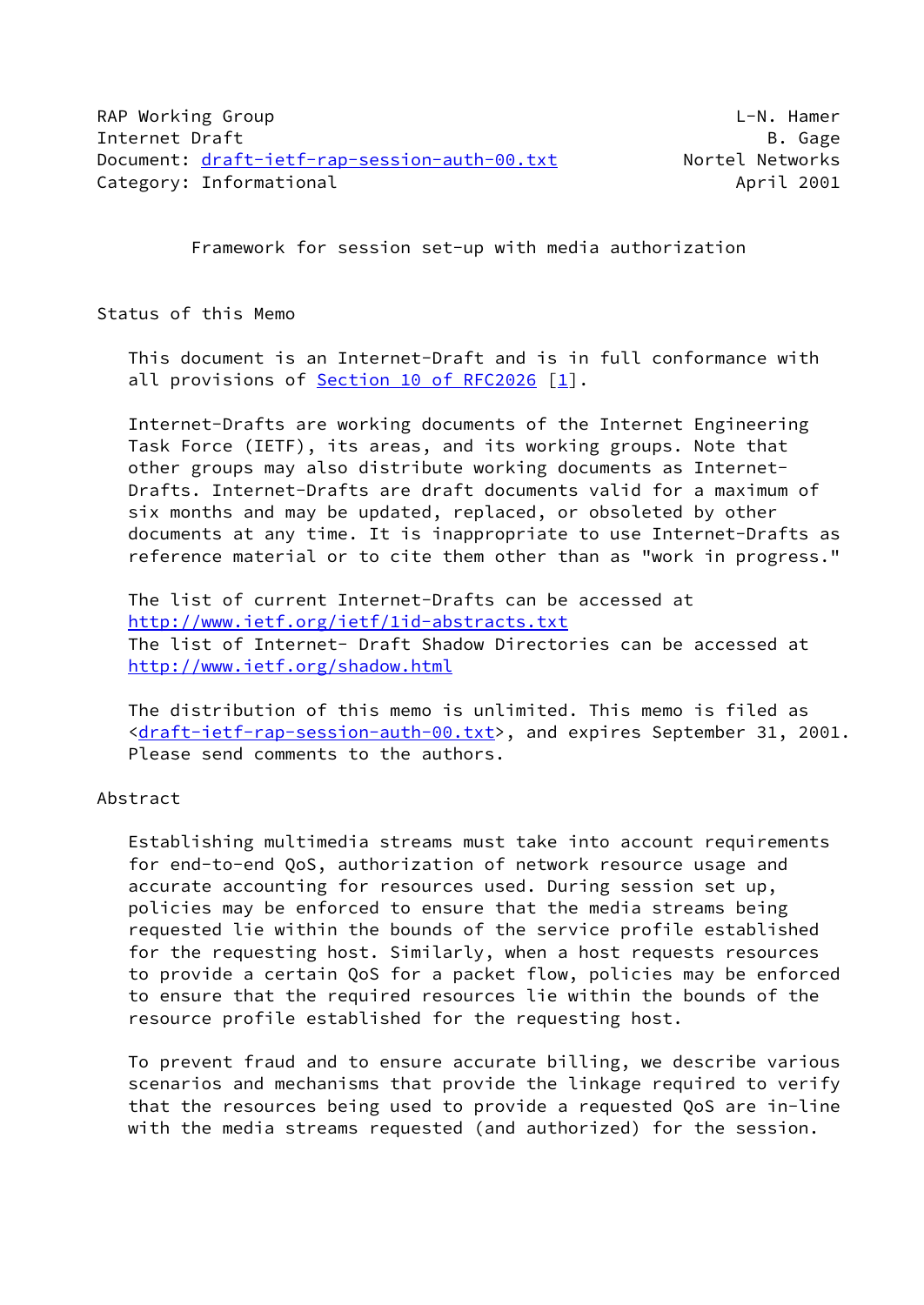# <span id="page-1-0"></span>Internet Draft **April 2001** Framework for session set-up with media authorization

## Contents

| 2. Conventions used in this document4                                             |  |
|-----------------------------------------------------------------------------------|--|
|                                                                                   |  |
|                                                                                   |  |
| 4.1                                                                               |  |
| 4.2                                                                               |  |
| 4.3                                                                               |  |
| 5. The Associated Model < <using one="" policy="" server="">&gt;10</using>        |  |
| Associated Model Message Flows < <using one="" ps="">&gt;11<br/>5.1</using>       |  |
| Associated Model Authorization Token < <using one="" ps="">&gt;12<br/>5.2</using> |  |
|                                                                                   |  |
| Associated Model Protocol Impacts < <using one="" ps="">&gt;12<br/>5.3</using>    |  |
| 6. The Associated Model < <using policy="" servers="" two="">&gt;14</using>       |  |
| Associated Model Message Flows < <using ps="" two="">&gt;15<br/>6.1</using>       |  |
| Associated Model Authorization Token < <using ps="" two="">&gt;16<br/>6.2</using> |  |
| Associated Model Protocol Impacts < <using ps="" two="">&gt;17<br/>6.3</using>    |  |
|                                                                                   |  |
| Non-Associated Model Call Flow18<br>7.1                                           |  |
| Non-Associated Model Authorization Token20<br>7.2                                 |  |
| Non-Associated Model Protocol Impacts20<br>7.3                                    |  |
|                                                                                   |  |
|                                                                                   |  |
|                                                                                   |  |
|                                                                                   |  |
|                                                                                   |  |
|                                                                                   |  |
|                                                                                   |  |
|                                                                                   |  |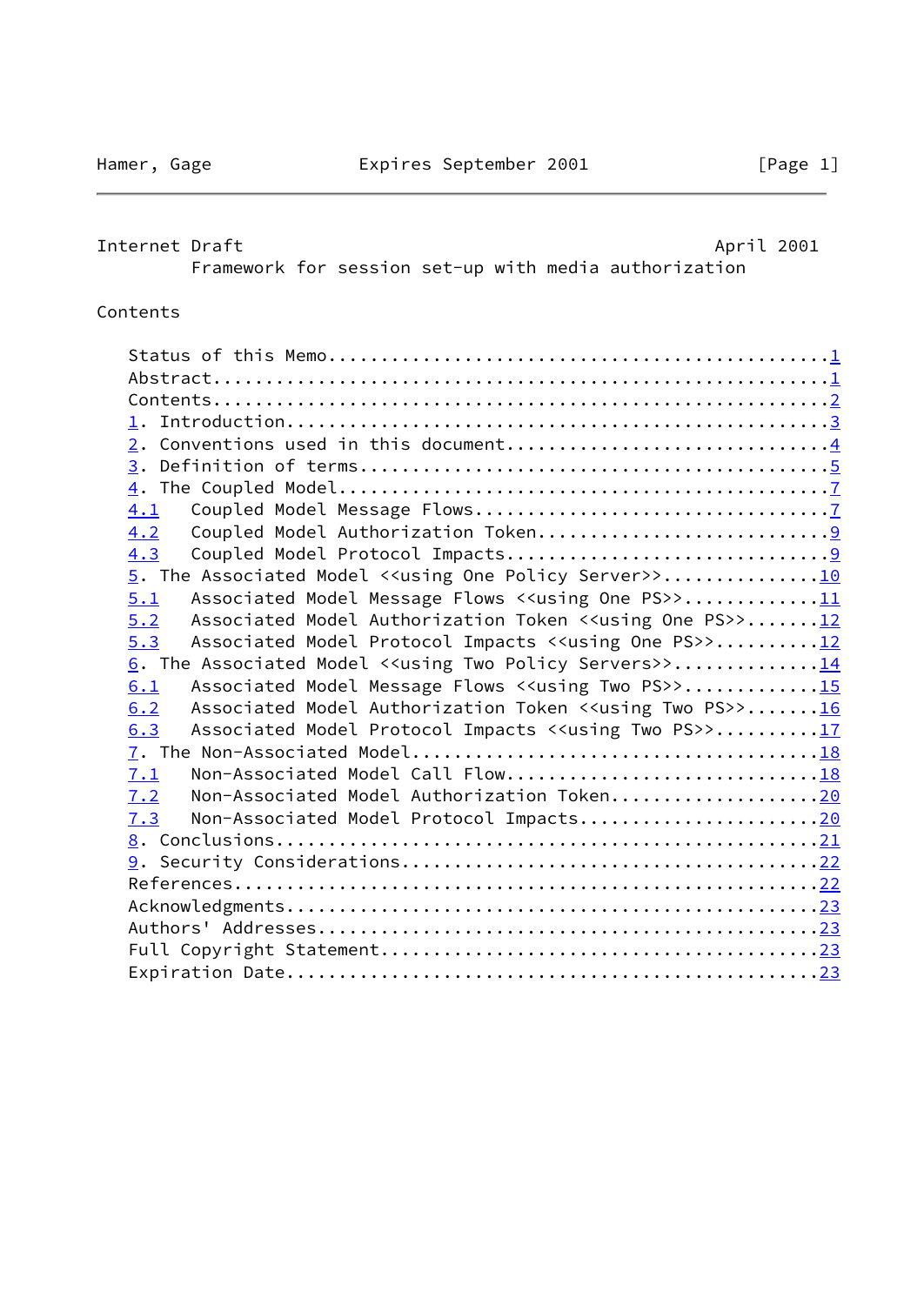Hamer, Gage **Expires September 2001** [Page 2]

#### <span id="page-2-1"></span>Internet Draft April 2001

Framework for session set-up with media authorization

### <span id="page-2-0"></span>[1](#page-2-0). Introduction

 Establishing multimedia streams must take into account requirements for end-to-end QoS, authorization of network resource usage and accurate accounting for resources used. During session set up, policies may be enforced to ensure that the media streams being requested lie within the bounds of the service profile established for the requesting host. Similarly, when a host requests resources to provide a certain QoS for a packet flow, policies may be enforced to ensure that the required resources lie within the bounds of the resource profile established for the requesting host.

Reference  $[5]$  $[5]$  defines a mechanism through which end hosts can use a session control protocol (SIP) to indicate that QoS requirements must be met in order to successfully set up a session. However, a separate protocol (e.g. RSVP) is used to request the resources required to meet the end-to-end QoS of the media stream. To prevent fraud and to ensure accurate billing, some linkage is required to verify that the resources being used to provide the requested QoS are in-line with the media streams requested (and authorized) for the session.

 This document describes such a linkage through use of a "token" that provides capabilities similar to that of a gate in  $[8]$  $[8]$  and of a ticket in the push model of  $[2]$  $[2]$ . The token is generated by a policy server (or a session manager) and is transparently relayed through the end host to the edge router where it is used as part of the policy-controlled flow admission process.

 In some environments, authorization of media streams can exploit the fact that pre-established relationships exist between elements of the network (e.g. session managers, edge routers, policy servers and end hosts). In other environments, however, such pre-established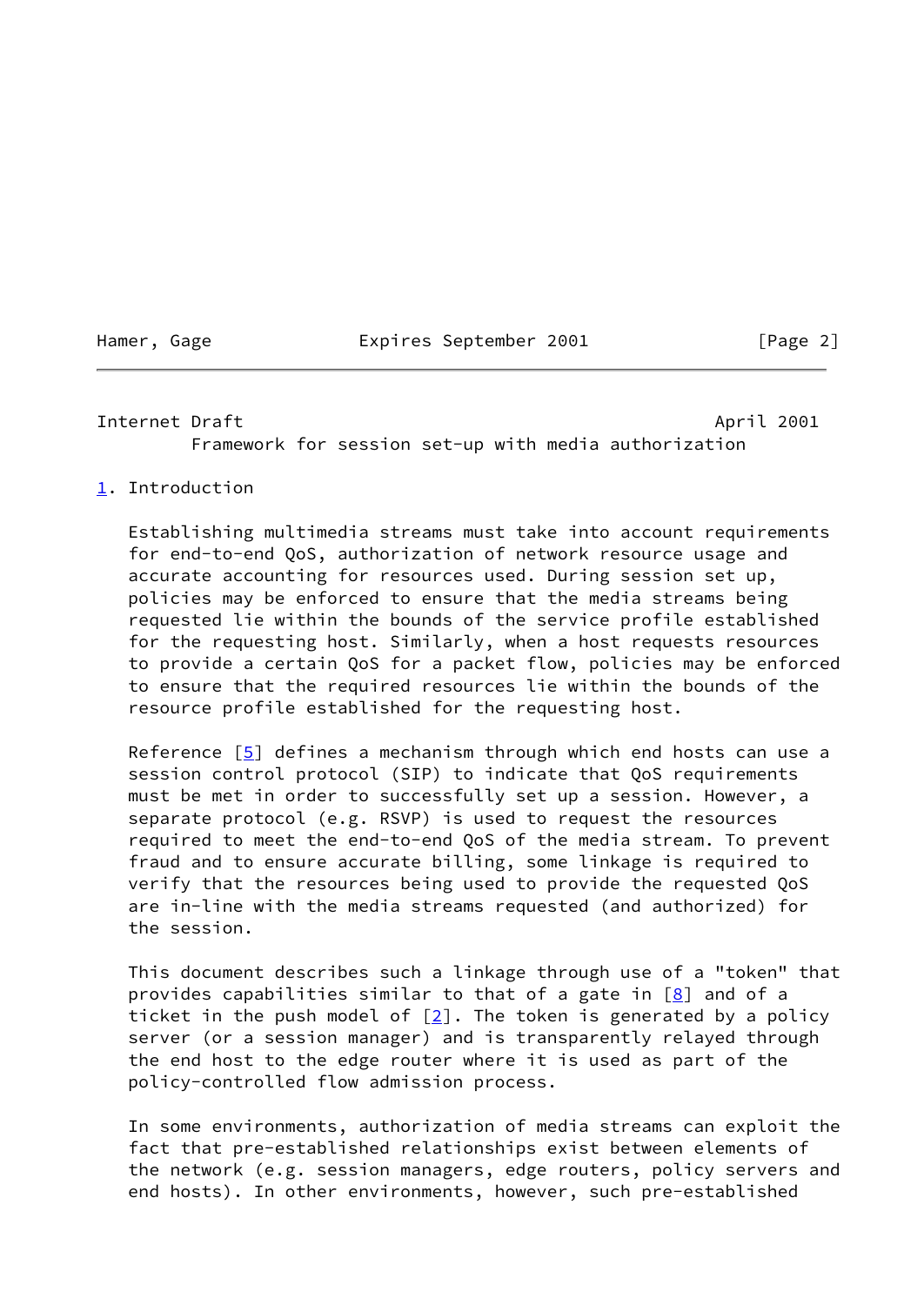relationships may not exist either due to the complexity of creating these associations a priori (e.g. in a network with many elements), or due to the different business entities involved (e.g. service provider and access provider), or due to the dynamic nature of these associations (e.g. in a mobile environment).

 In this document, we describe these various scenarios and the mechanisms used for exchanging information between network elements in order to authorize the use of resources for a service and to co ordinate actions between the session and resource management entities. Specific extensions to session control protocols (e.g. SIP  $[6]$  $[6]$ , H.323), to resource reservation protocols (e.g. RSVP  $[7]$  $[7]$ , YESSIR) and to policy managements protocols (e.g. COPS-SIP, COPS- RSVP  $[4]$ ) required to realize these scenarios and mechanisms are beyond the scope of this document.

Hamer, Gage **Expires September 2001** [Page 3]

### <span id="page-3-1"></span>Internet Draft April 2001

Framework for session set-up with media authorization

 For clarity, this document will illustrate the media authorization concepts using SIP for session signalling, RSVP for resource reservation and COPS for interaction with the policy servers. Note, however, that the framework could be applied to a multimedia services scenario using different signalling protocols.

### <span id="page-3-0"></span>[2](#page-3-0). Conventions used in this document

 The key words "MUST", "MUST NOT", "REQUIRED", "SHALL", "SHALL NOT", "SHOULD", "SHOULD NOT", "RECOMMENDED", "MAY", and "OPTIONAL" in this document are to be interpreted as described in  $RFC-2119$  [\[1\]](#page-24-0).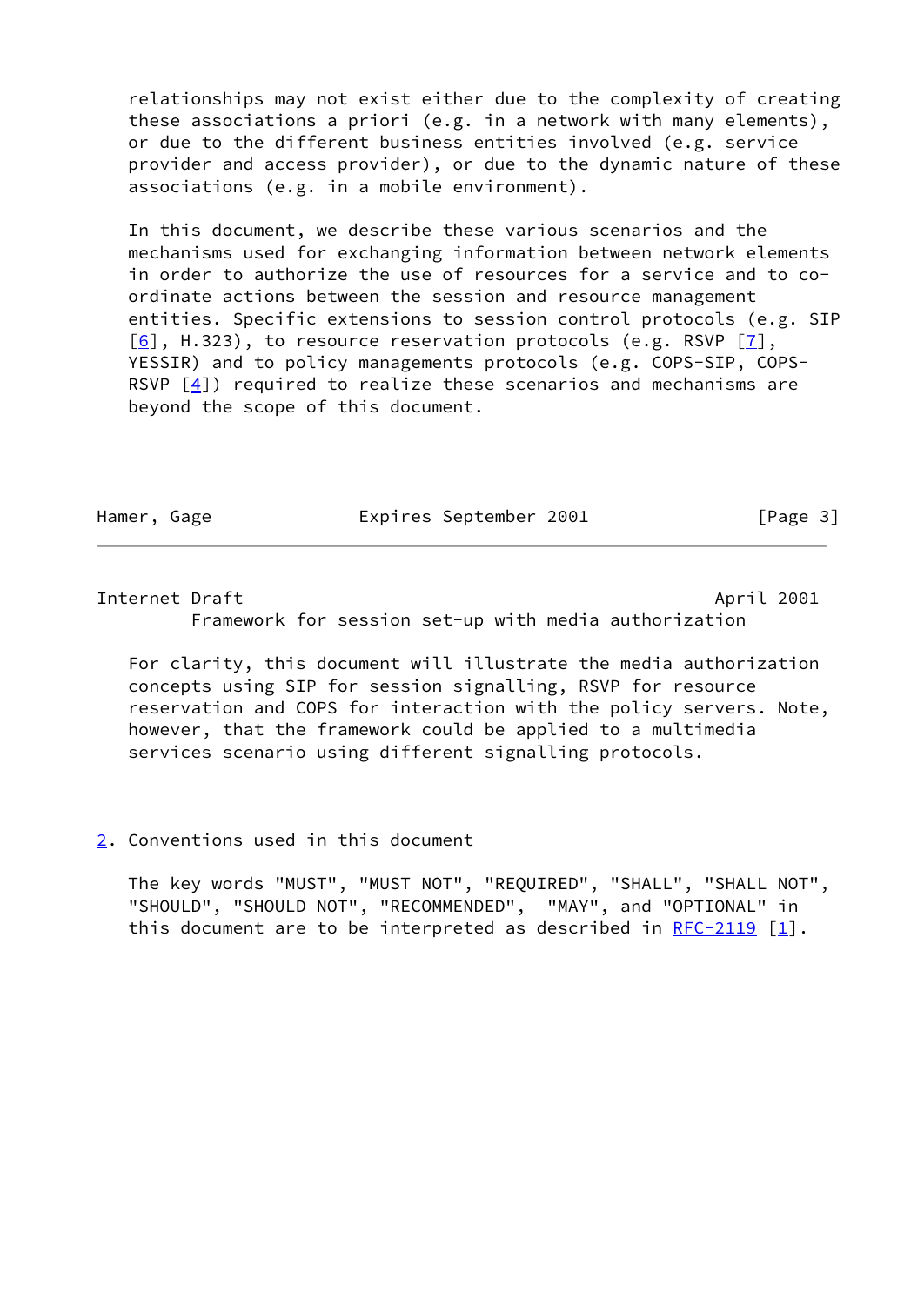Hamer, Gage **Expires September 2001** [Page 4]

<span id="page-4-1"></span>Internet Draft April 2001

Framework for session set-up with media authorization

<span id="page-4-0"></span>[3](#page-4-0). Definition of terms

 Figure 1 introduces a generic model for session establishment, QoS and policy enforcement.

 +-------------------------------------+ +---+ | SCD - Service Control District | | | | +-----------------------+ +--------+| | I | | |Session management | |Policy || | n | | |server | |Server || | t | | | +---------+ +------+ | | +----+||<->| e | | | |SIP Proxy| |PEP |<-|-|->|PDP ||| | r | | | +---------+ +------+ | | +----+|| | - | | +-----------------------+ +--------+| | c | | | | o | +-------------------------------------+ | n |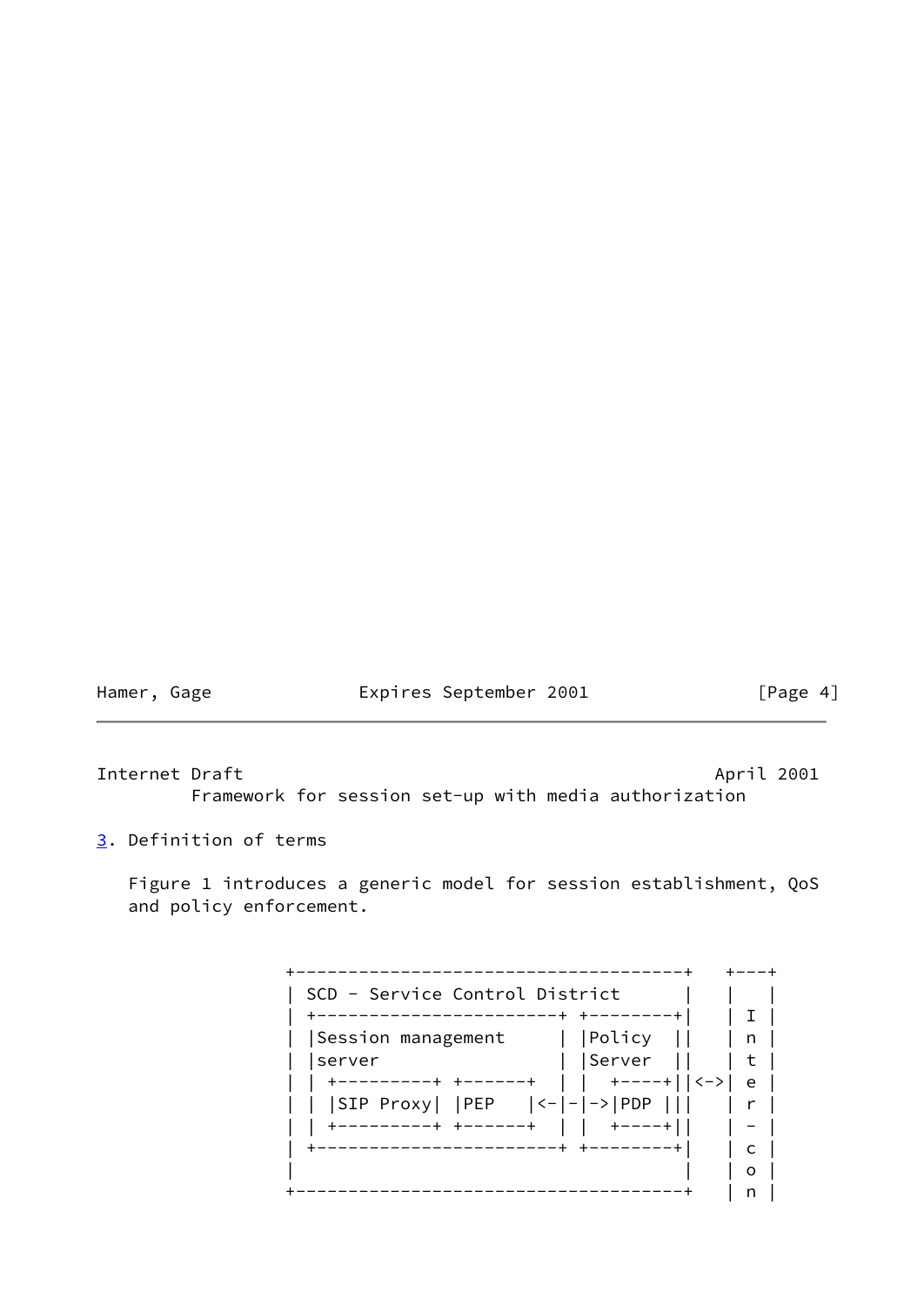

Figure 1: Generic media authorization network model

 EH - End Host: The End Host is a device used by a subscriber to access network services. The End Host includes a client for requesting network services (e.g. through SIP) and a client for requesting network resources (e.g. through RSVP).

 ER - Edge Router: The Edge Router is a network element connecting the end host to the rest of the Resource Control District. The Edge Router contains a PEP to enforce policies related to resource usage in the Resource Control District by the End Host. It also contains a signalling agent (e.g. for RSVP) for handling resource reservation requests from the End Host.

| Hamer, Gage |  | Expires September 2001 | [Page 5] |
|-------------|--|------------------------|----------|
|-------------|--|------------------------|----------|

Internet Draft April 2001 Framework for session set-up with media authorization

PDP - Policy Decision Point: The PDP is a logical entity located in

 the Policy Server that is responsible for authorizing or denying access to services and/or resources.

PEP - Policy Enforcement Point: The PEP is a logical entity that enforces policy decisions made by the PDP. Note that other PEPs may reside in other network elements not shown in the model of Figure 1, however they will not be discussed in this document.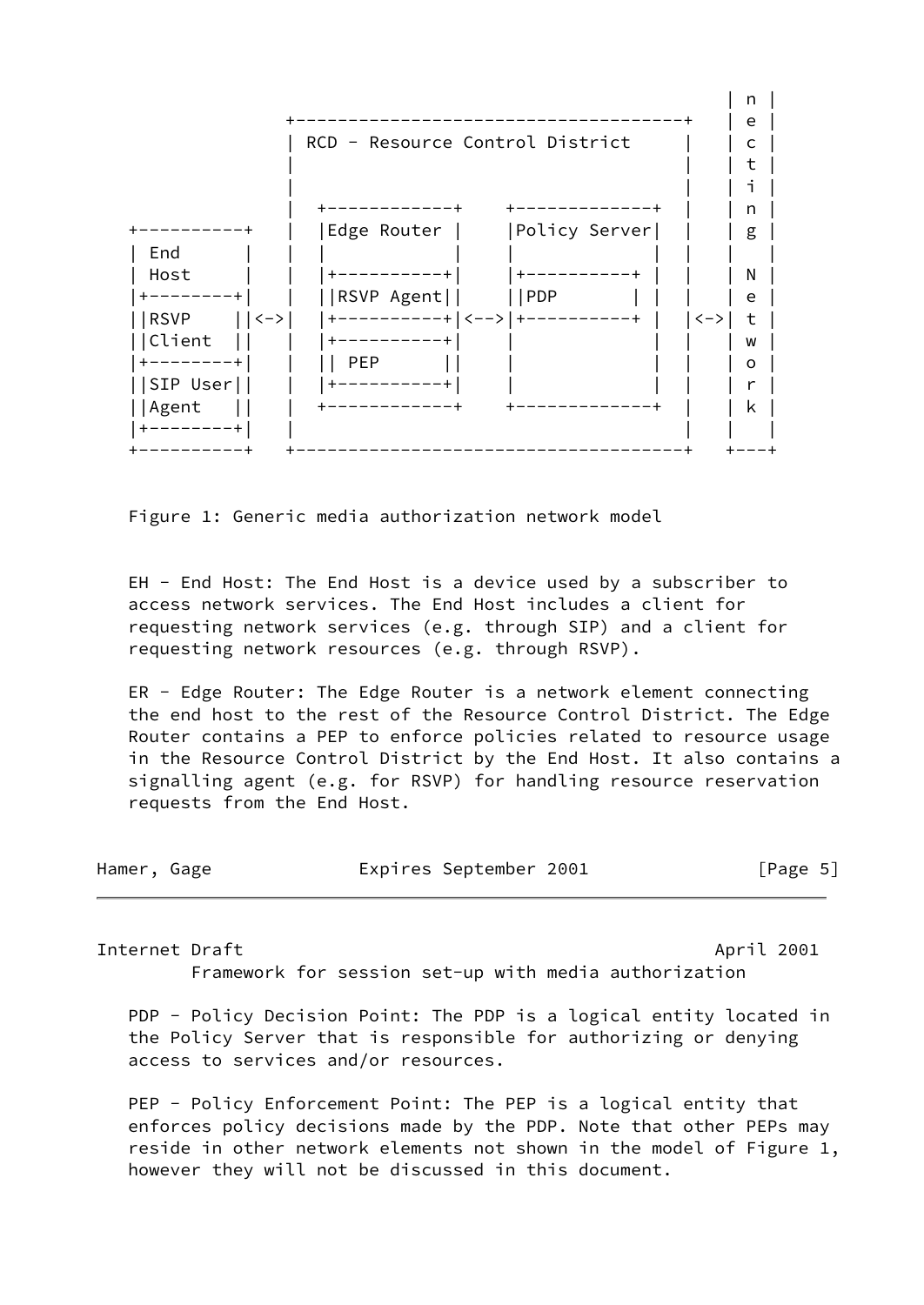PS - Policy Server: The Policy Server is a network element that includes a PDP. Note that there may be a PS in the Service Control District to control use of services and there may be a separate PS in the Resource Control District to control use of resources along the packet forwarding path. Note also that network topology may require multiple Policy Servers within either district, however they provide consistent policy decisions to offer the appearance of a single PDP in each district.

 RCD - Resource Control District: The Resource Control District is a logical grouping of elements that provide connectivity along the packet forwarding paths to and from an End Host. The RCD contains ER and PS entities whose responsibilities include management of resources along the packet forwarding paths.

 SCD - Service Control District: The Service Control District is a logical grouping of elements that offer applications and content to subscribers of their services. The Session Management Server resides in the SCD along with a PS.

 SMS - Session Management Server: The Session Management Server is a network element providing session management services (e.g. telephony call control). The Session Management Server contains a PEP to enforce policies related to use of services by the End Host. It also contains a signalling agent or proxy (e.g. for SIP) for handling service requests from the End Host.

Hamer, Gage **Expires September 2001** [Page 6]

<span id="page-6-1"></span>Internet Draft April 2001 Framework for session set-up with media authorization

<span id="page-6-0"></span>[4](#page-6-0). The Coupled Model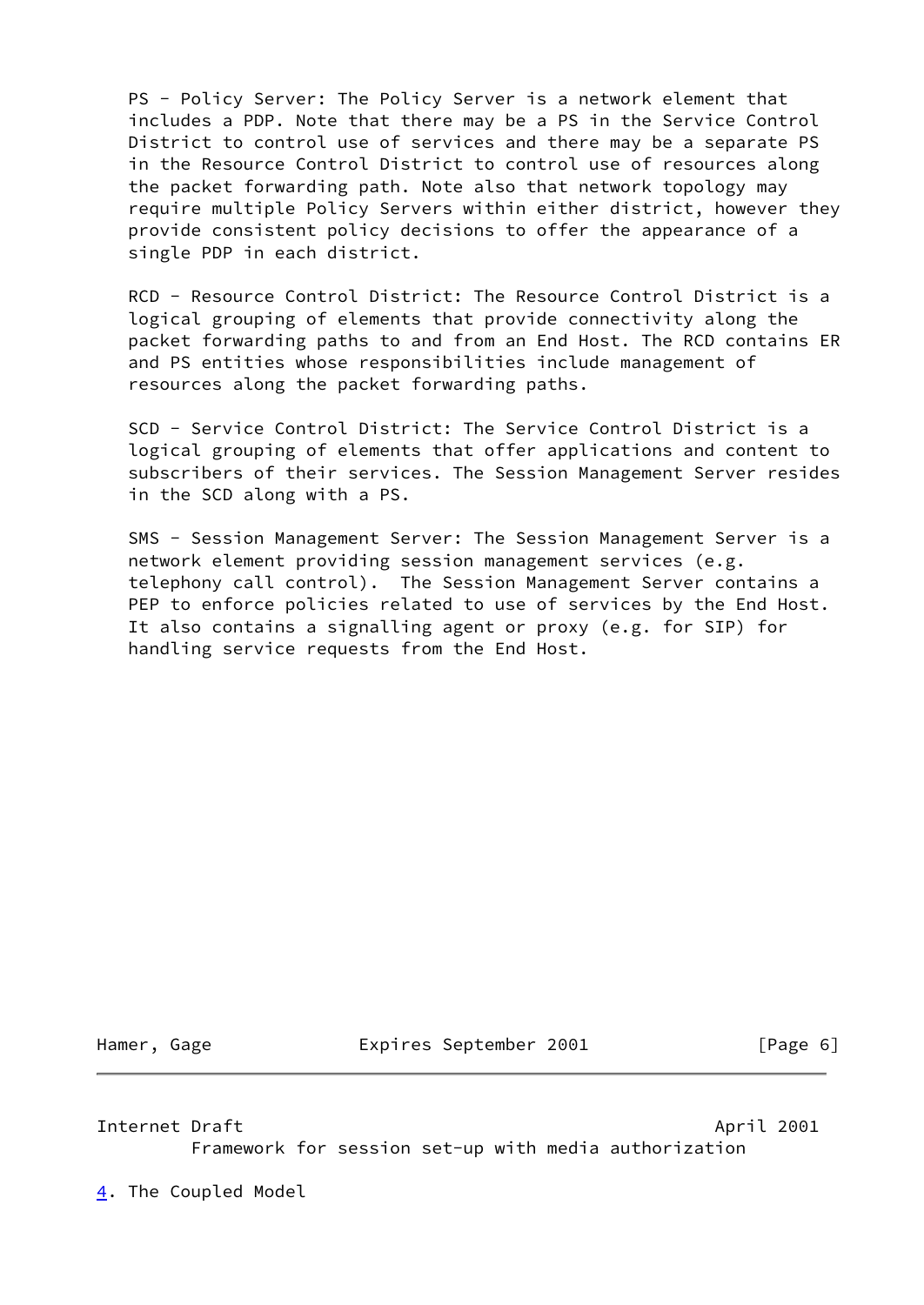In some environments, a pre-established trust relationship exists between elements of the network (e.g. session managers, edge routers, policy servers and end hosts). We refer to this as the "coupled model", indicating the tight relationship between entities that is presumed. The key aspects of this scenario are the following:

- Policy decisions, including media authorization, are made by a single Policy Server.
- The Edge Router, Session Manager and Policy Server involved in establishing the session are known a priori. For example, the End Host may be configured to use a Session Manager associated with the Edge Router to which the EH is connected.
- There are pre-defined trust relationships between the SMS and the PS and between the ER and the PS.



Figure 2: The Coupled Model

### <span id="page-7-0"></span>[4.1](#page-7-0) Coupled Model Message Flows

 In this model, it is assumed that there is one Policy Server serving both the Service Control and Resource Control districts and that there are pre-defined trust relationships between the PS and SMS and between the PS and ER. Communications between these entities are then possible as described below: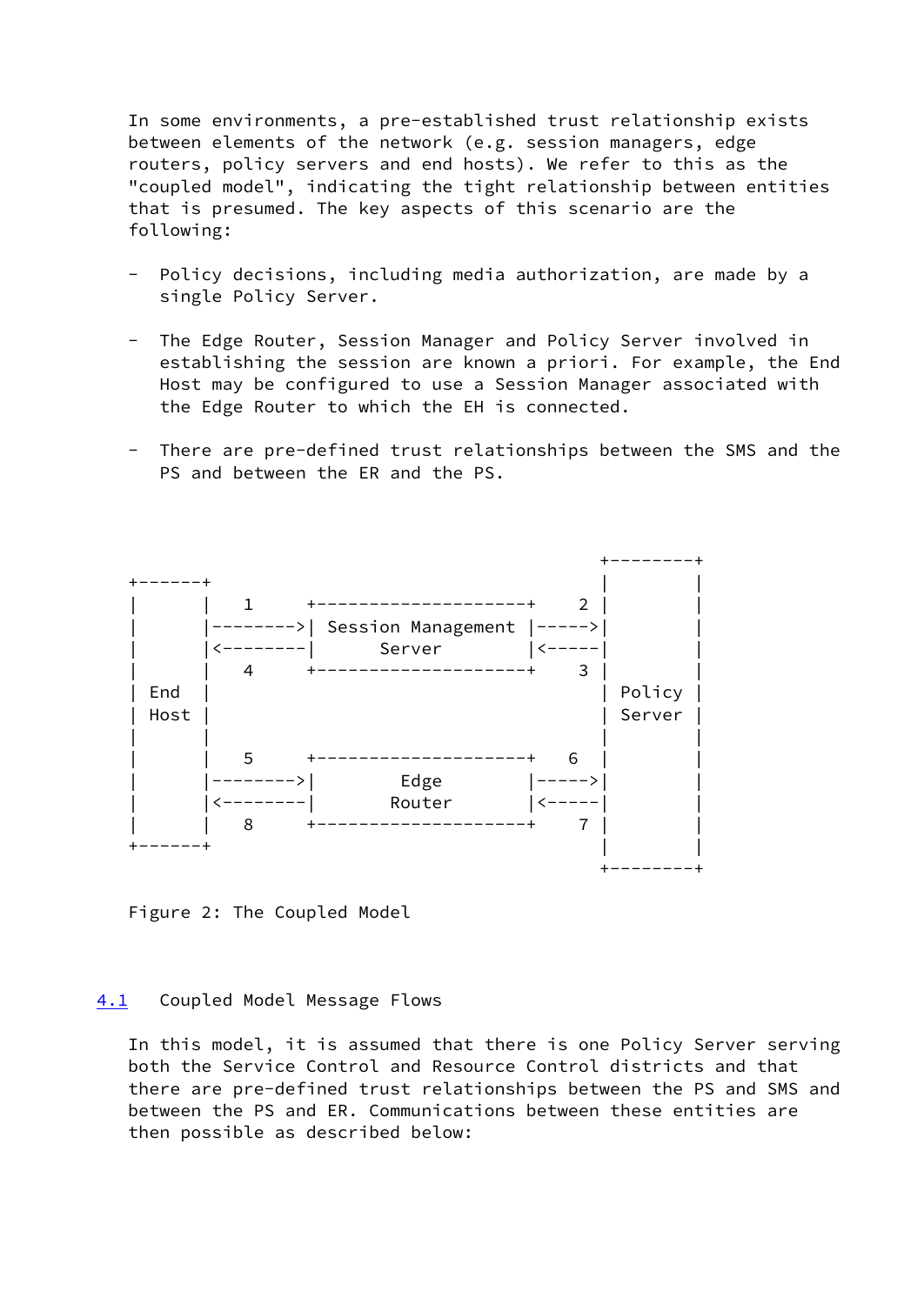Internet Draft **April 2001** 

Framework for session set-up with media authorization

- 1. The End Host issues a session set-up request (e.g. SIP INVITE) to the Session Manager indicating, among other things, the media streams to be used in the session. As part of this step, the End Host may authenticate itself to the Session Manager.
- 2. The Session Manager, possibly after waiting for negotiation of the media streams to be completed, sends a policy decision request (e.g. COPS-SIP REQ) to the Policy Server in order to determine if the session set-up request should be allowed to proceed.
- 3. The Policy Server sends a decision (e.g. COPS-SIP DEC) to the Session Manager, possibly after modifying the parameters of the media to be used. Included in this response is a "token" that can subsequently be used by the Policy Server to identify the session and the media it has authorized.
- 4. The Session Manager sends a response to the End Host (e.g. SIP 200 or 183) indicating that session set-up is complete or is progressing. Included in this response is a description of the negotiated media along with the token from the Policy Server.
- 5. The End Host issues a request (e.g. RSVP PATH) to reserve the resources necessary to provide the required QoS for the media stream. Included in this request is the token from the Policy Server provided via the Session Manager.
- 6. The Edge Router intercepts the reservation request and sends a policy decision request (e.g. COPS-RSVP REQ) to the Policy Server in order to determine if the resource reservation request should be allowed to proceed. Included in this request is the token from the Policy Server provided by the End Host. The Policy Server uses this token to correlate the request for resources with the media authorization previously provided to the Session Manager.
- 7. The Policy Server sends a decision (e.g. COPS-RSVP DEC) to the Edge Router, possibly after modifying the parameters of the resources to be reserved.
- 8. The Edge Router, possibly after waiting for end-to-end negotiation for resources to be completed, sends a response to the End Host (e.g. RSVP RESV) indicating that resource reservation is complete or is progressing.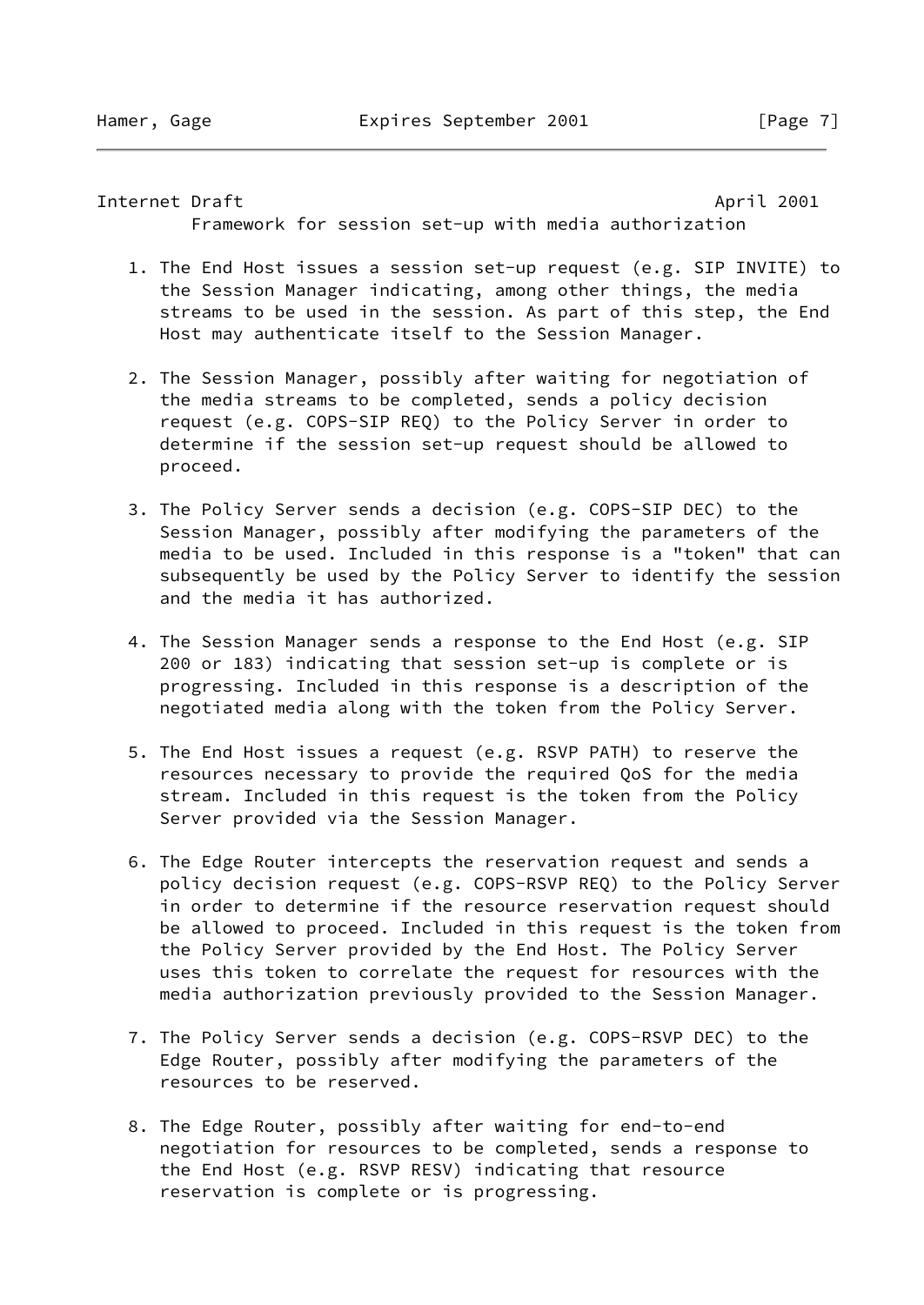Hamer, Gage **Expires September 2001** [Page 8]

<span id="page-9-1"></span>Internet Draft April 2001 Framework for session set-up with media authorization

<span id="page-9-0"></span>[4.2](#page-9-0) Coupled Model Authorization Token

 In the Coupled Model, the Policy Server is the only network entity that needs to interpret the contents of the token. Therefore, in this model, the contents of the token are implementation dependent. Since the End Host is assumed to be untrusted, the Policy Server should take measures to ensure that the integrity of the token is preserved in transit; the exact mechanisms to be used are also implementation dependent.

### <span id="page-9-2"></span>[4.3](#page-9-2) Coupled Model Protocol Impacts

 The use of a media authorization token in the Coupled Model requires the addition of new fields to several protocols:

- Resource reservation protocol. A new protocol field or object must be added to the resource reservation protocol to transparently transport the token from the End Host to the Edge Router. The content and internal structure (if any) of this object should be opaque to the resource reservation protocol.
- Policy management protocol. A new protocol field or object must be added to the policy management protocol to transparently transport the token from the Policy Server to the Session Management Server and from the Edge Router to the Policy Server. The content and internal structure (if any) of this object should be opaque to the policy management protocol.
- Session management protocol. A new protocol field or object must be added to the session management protocol to transparently transport the media authorization token from the Session Management Server to the End Host. The content and internal structure (if any) of this object should be opaque to the session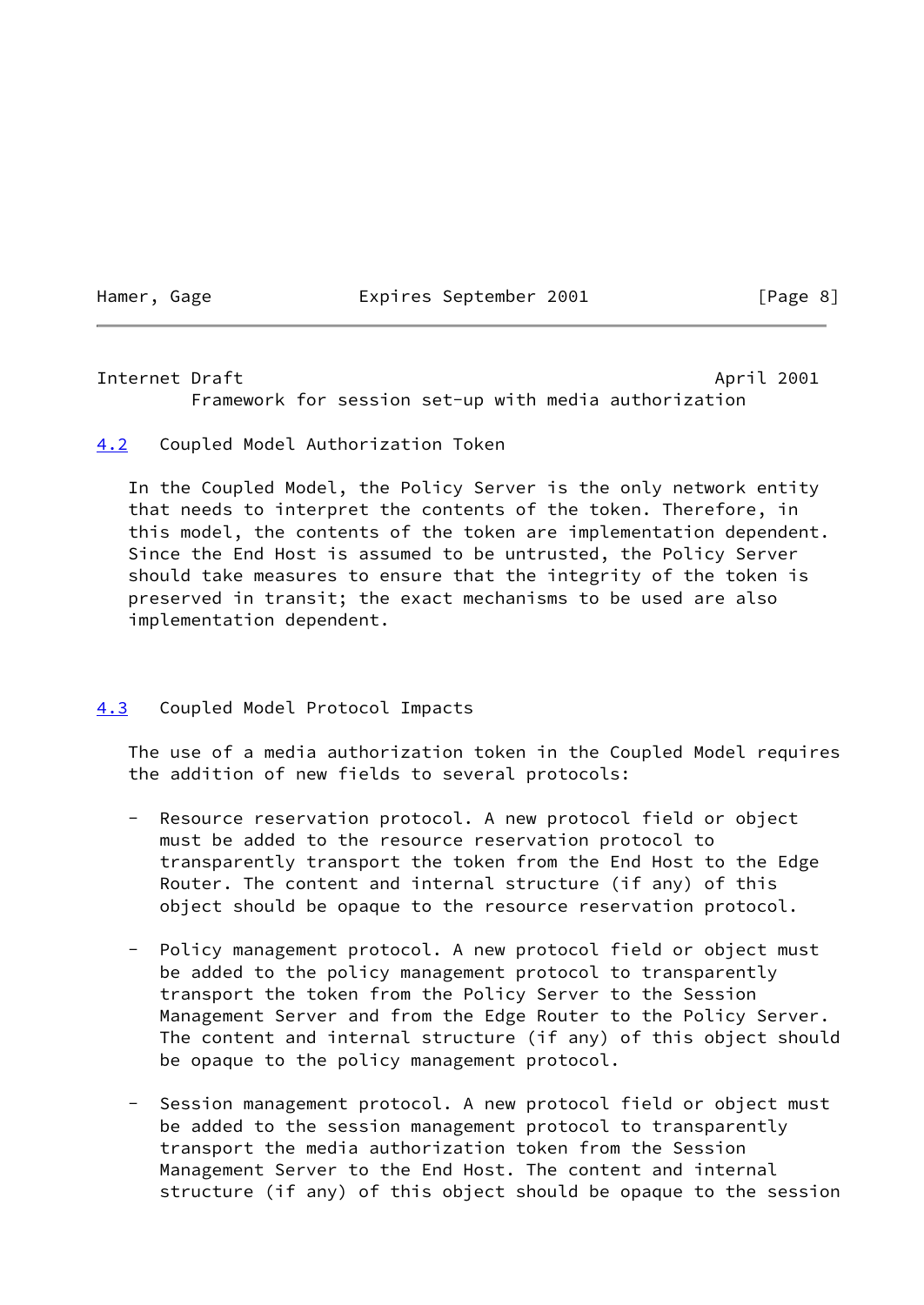Hamer, Gage **Expires September 2001** [Page 9]

<span id="page-10-1"></span>Internet Draft April 2001 Framework for session set-up with media authorization

<span id="page-10-0"></span>[5](#page-10-0). The Associated Model <<using One Policy Server>>

 In this scenario, there are multiple instances of the Session Management Servers, Edge Routers and Policy Servers. This leads to a network of sufficient complexity that it precludes distributing knowledge of network topology to all network entities. The key aspects of this scenario are the following:

- Policy decisions, including media authorization, are made by a the same Policy Server for both the Session Manager and the Edge Router. Basically, the SCD and RCD outsource policy decisions to the same policy server. However, the Policy Server may change on per-transaction basis.
- The Edge Router, Session Manager and Policy Server involved in establishing the session are not known a priori. For example, the End Host may be dynamically configured to use one of a pool of Session Managers and each of the Session Managers may be statically configured to use one of a pool of Policy Servers.

 In another example, the End Host may be mobile and continually changing the Edge Router that its point of attachment uses to communicate with the rest of the network.

 - There are pre-defined trust relationships between the SMS and the PS and between the ER and the PS.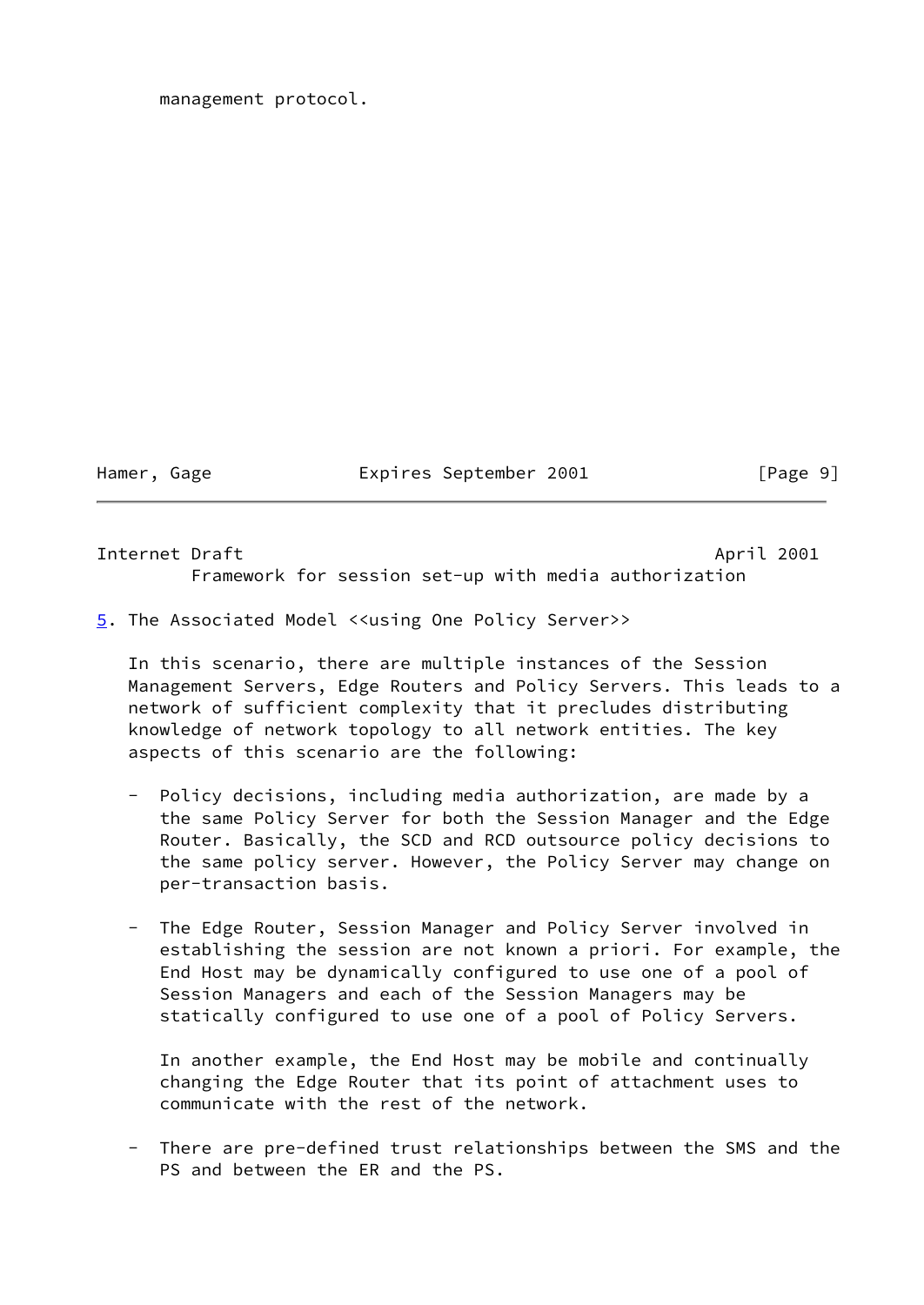

Figure 3: The Associated Model using One Policy Server

Hamer, Gage **Expires September 2001** [Page 10]

<span id="page-11-1"></span>Internet Draft **April 2001** Framework for session set-up with media authorization

<span id="page-11-0"></span>[5.1](#page-11-0) Associated Model Message Flows <<using One Policy Server>>

 In this model, it is assumed that a Policy Server can make decisions for both the Service Control and Resource Control districts and that there are pre-defined trust relationships between the PS and SMS and between the PS and ER. Communications between these entities are then possible as described below:

- 1. The End Host issues a session set-up request (e.g. SIP INVITE) to the Session Manager indicating, among other things, the media streams to be used in the session. As part of this step, the End Host may authenticate itself to the Session Manager.
- 2. The Session Manager, possibly after waiting for negotiation of the media streams to be completed, sends a policy decision request (e.g. COPS-SIP REQ) to the Policy Server in order to determine if the session set-up request should be allowed to proceed.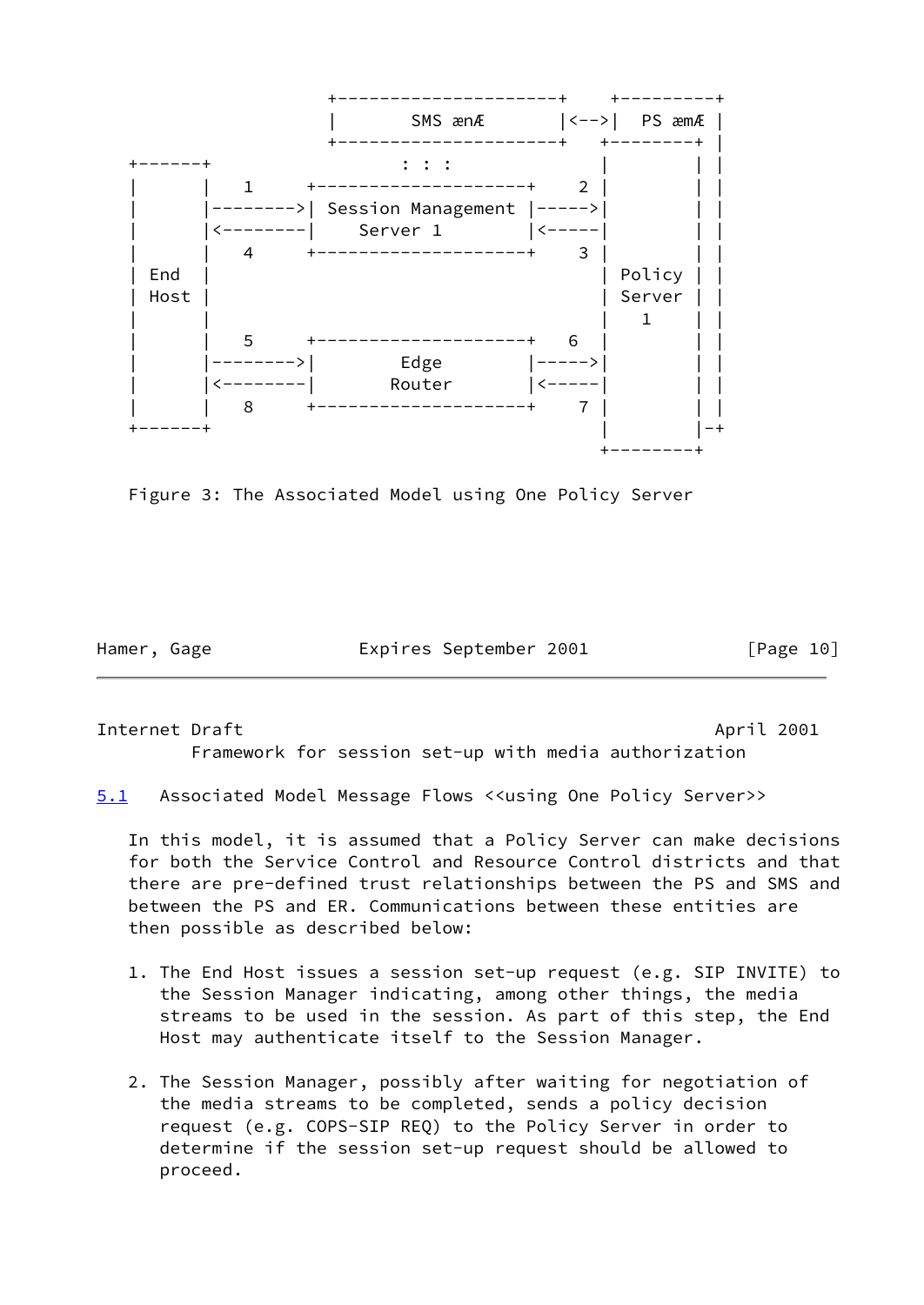- 3. The Policy Server sends a decision (e.g. COPS-SIP DEC) to the Session Manager, possibly after modifying the parameters of the media to be used. Included in this response is a "token" that can subsequently be used by the Policy Server to identify the session and the media it has authorized.
- 4. The Session Manager sends a response to the End Host (e.g. SIP 200 or 183) indicating that session set-up is complete or is progressing. Included in this response is a description of the negotiated media along with the token from the Policy Server.
- 5. The End Host issues a request (e.g. RSVP PATH) to reserve the resources necessary to provide the required QoS for the media stream. Included in this request is the token from the Policy Server provided via the Session Manager.
- 6. The Edge Router intercepts the reservation request and inspects the token to learn which Policy Server authorized the media. It then sends a policy decision request (e.g. COPS-RSVP REQ) to that Policy Server in order to determine if the resource reservation request should be allowed to proceed. Included in this request is the token from the Policy Server provided by the End Host. The Policy Server uses this token to correlate the request for resources with the media authorization previously provided to the Session Manager.
- 7. The Policy Server sends a decision (e.g. COPS-RSVP DEC) to the Edge Router, possibly after modifying the parameters of the resources to be reserved.
- 8. The Edge Router, possibly after waiting for end-to-end negotiation for resources to be completed, sends a response to

| Hamer, Gage | Expires September 2001 | [Page 11] |
|-------------|------------------------|-----------|
|             |                        |           |

<span id="page-12-1"></span>Internet Draft April 2001 Framework for session set-up with media authorization

 the End Host (e.g. RSVP RESV) indicating that resource reservation is complete or is progressing.

<span id="page-12-0"></span>[5.2](#page-12-0) Associated Model Authorization Token <<using One Policy Server>>

 Since the ER does not know which SMS and PS are involved in session establishment, the token must include:

- A correlation identifier. This is information that the Policy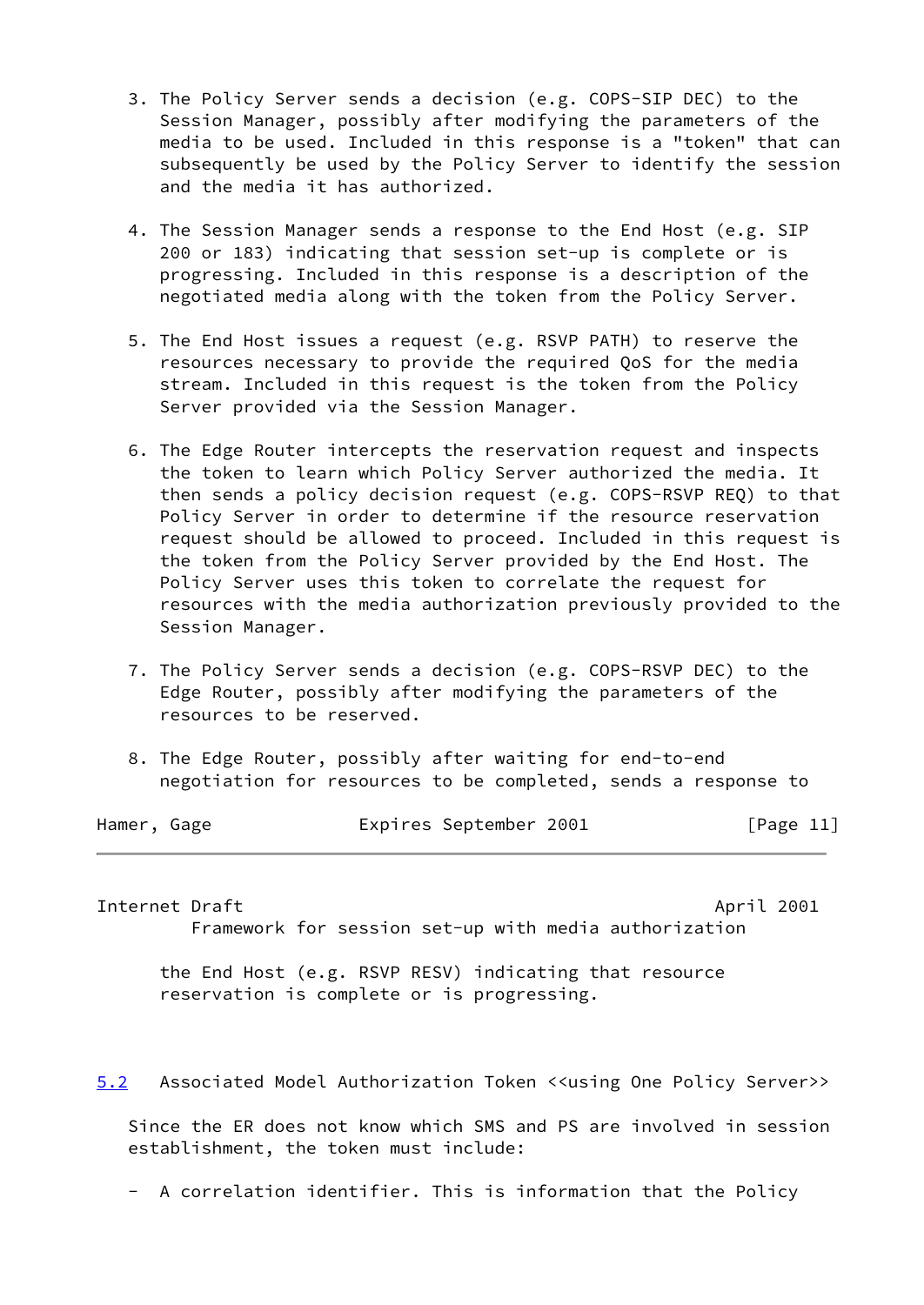Server can use to correlate the resource reservation request with the media authorized during session set up. The Policy Server is the only network entity that needs to interpret the contents of the correlation identifier therefore, in this model, the contents of the correlation identifier are implementation dependent. Since the End Host is assumed to be untrusted, the Policy Server should take measures to ensure that the integrity of the correlation identifier is preserved in transit; the exact mechanisms to be used are also implementation dependent.

 - The identity of the authorizing entity. This information is used by the Edge Router to determine which Policy Server should be used to solicit resource policy decisions.

 In some environments, an Edge Router may have no means for determining if the identity refers to a legitimate Policy Server within its domain. In order to protect against redirection of authorization requests to a bogus authorizing entity, the token should also include:

 - An authentication signature. This signature is calculated over all other fields of the token using an agreed mechanism. The Edge Router must be able to verify the signature using credentials of the signer to confirm a trust relationship. The mechanism used by the Edge Router is beyond the scope of this document.

### <span id="page-13-0"></span>[5.3](#page-13-0) Associated Model Protocol Impacts <<using One Policy Server>>

 The use of a media authorization token in this version of the Associated Model requires the addition of new fields to several protocols:

Resource reservation protocol. A new protocol field or object must be added to the resource reservation protocol to transparently transport the token from the End Host to the Edge Router. The content and internal structure of this object must be specified so that the Edge Router can distinguish between the elements of the token described in [Section 5.2](#page-12-0).

| Hamer, Gage |  | Expires September 2001 | [Page 12] |
|-------------|--|------------------------|-----------|
|-------------|--|------------------------|-----------|

Internet Draft April 2001 Framework for session set-up with media authorization

 - Policy management protocol. A new protocol field or object must be added to the policy management protocol to transparently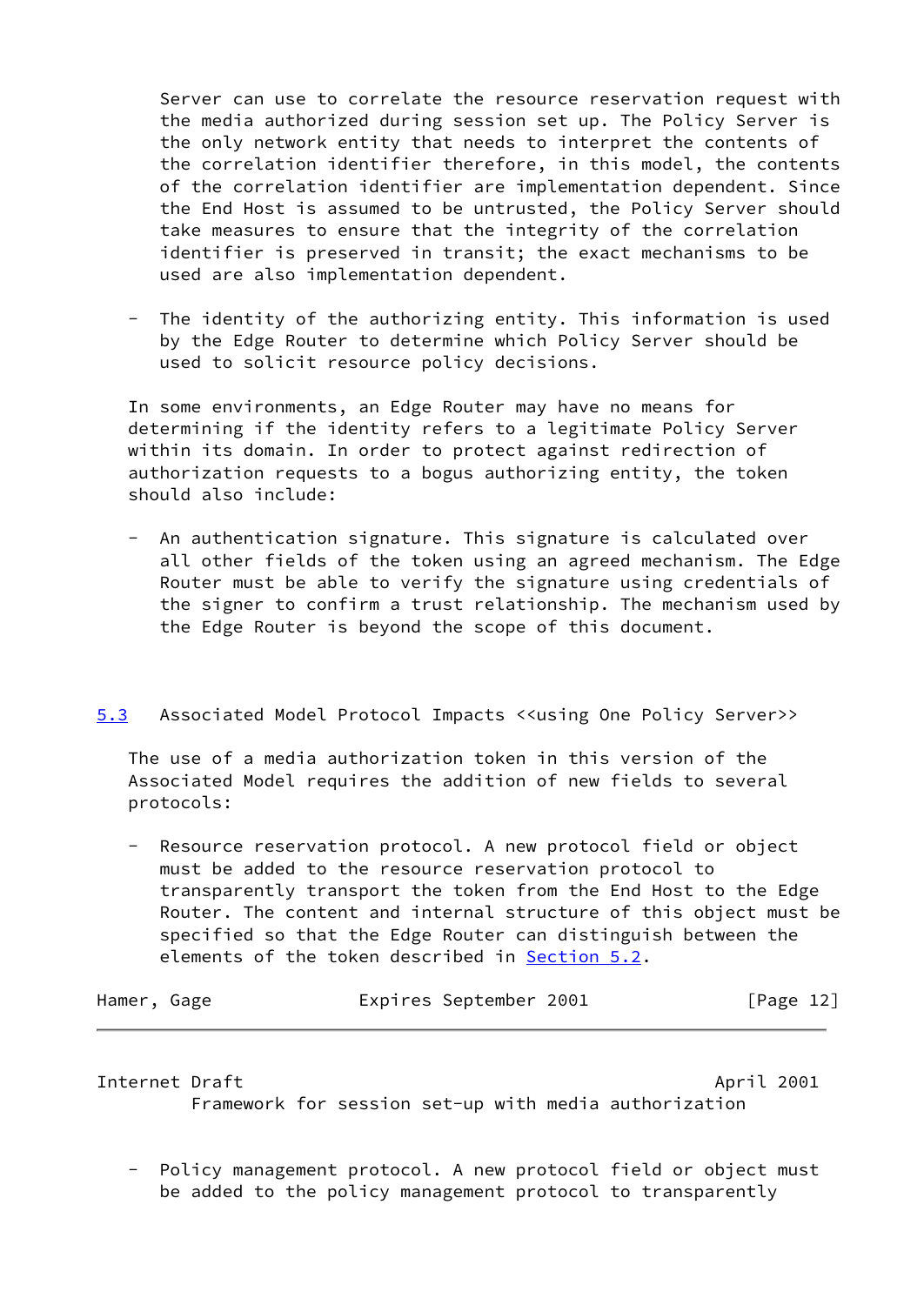transport the token -- or at least the correlation identifier - from the Edge Router to the Policy Server. The content and internal structure of this object should be opaque to the policy management protocol.

 - Session management protocol. A new protocol field or object must be added to the session management protocol to transparently transport the media authorization token from the Session Management Server to the End Host. The content and internal structure of this object should be opaque to the session management protocol.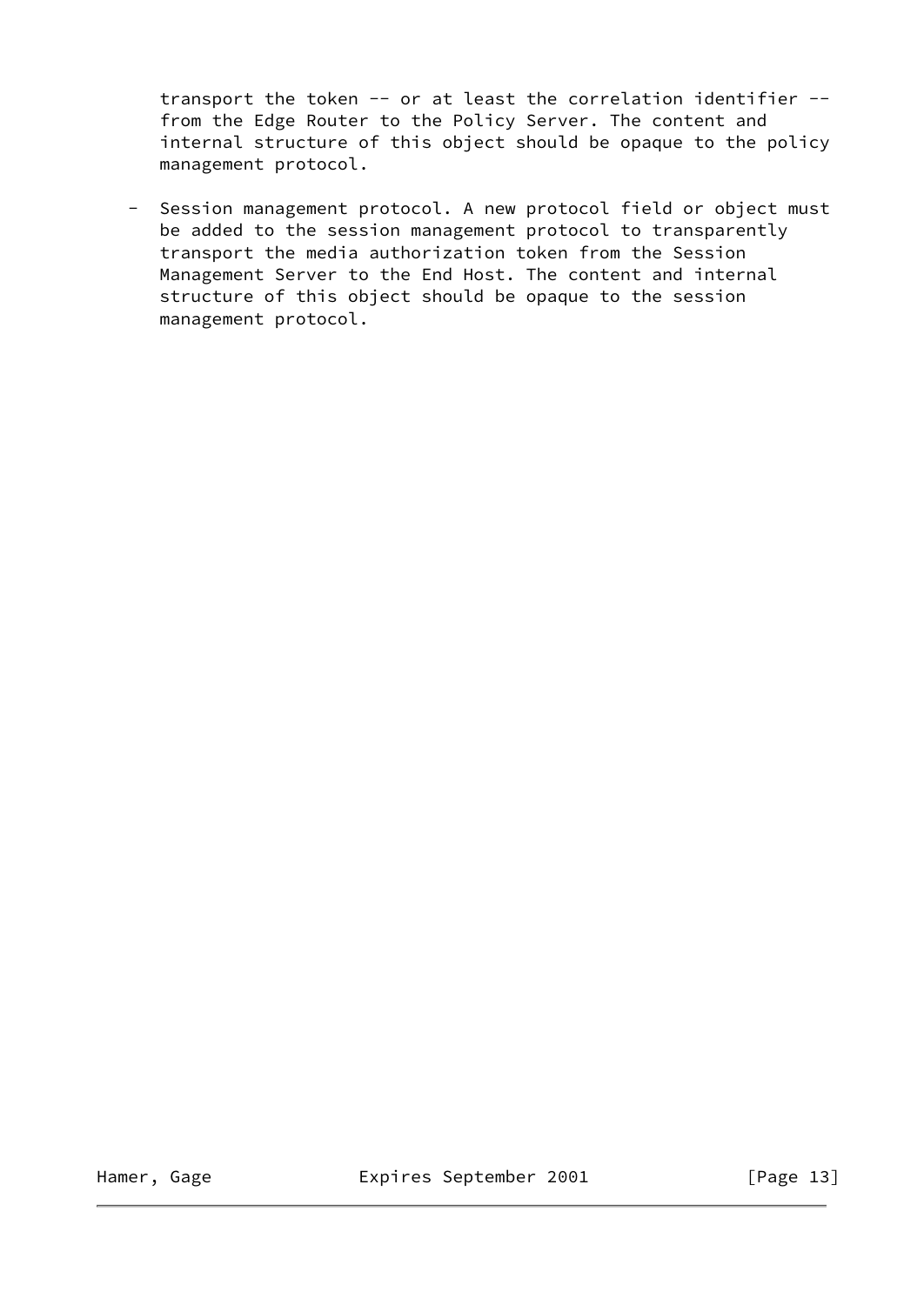<span id="page-15-1"></span>Internet Draft April 2001 Framework for session set-up with media authorization

<span id="page-15-0"></span>[6](#page-15-0). The Associated Model <<using Two Policy Servers>>

 In this scenario, there are multiple instances of the Session Management Servers, Edge Routers and Policy Servers. This leads to a network of sufficient complexity that it precludes distributing knowledge of network topology to all network entities. The key aspects of this scenario are the following:

- Policy decisions, including media authorization, are made by Policy Servers.
- There is a PS in the Resource Control District that is separate from the PS in the Session Control District.
- The Edge Router, Session Manager and Policy Servers involved in establishing the session are not known a priori. For example, the End Host may be dynamically configured to use one of a pool of Session Managers or the End Host may be mobile and continually changing the Edge Router that it uses to communicate with the rest of the network.
- There is a pre-defined trust relationship between the SMS and the SCD PS.
- There is a pre-defined trust relationship between the ER and the RCD PS.
- There is a pre-defined trust relationship between the RCD and SCD Policy Servers.

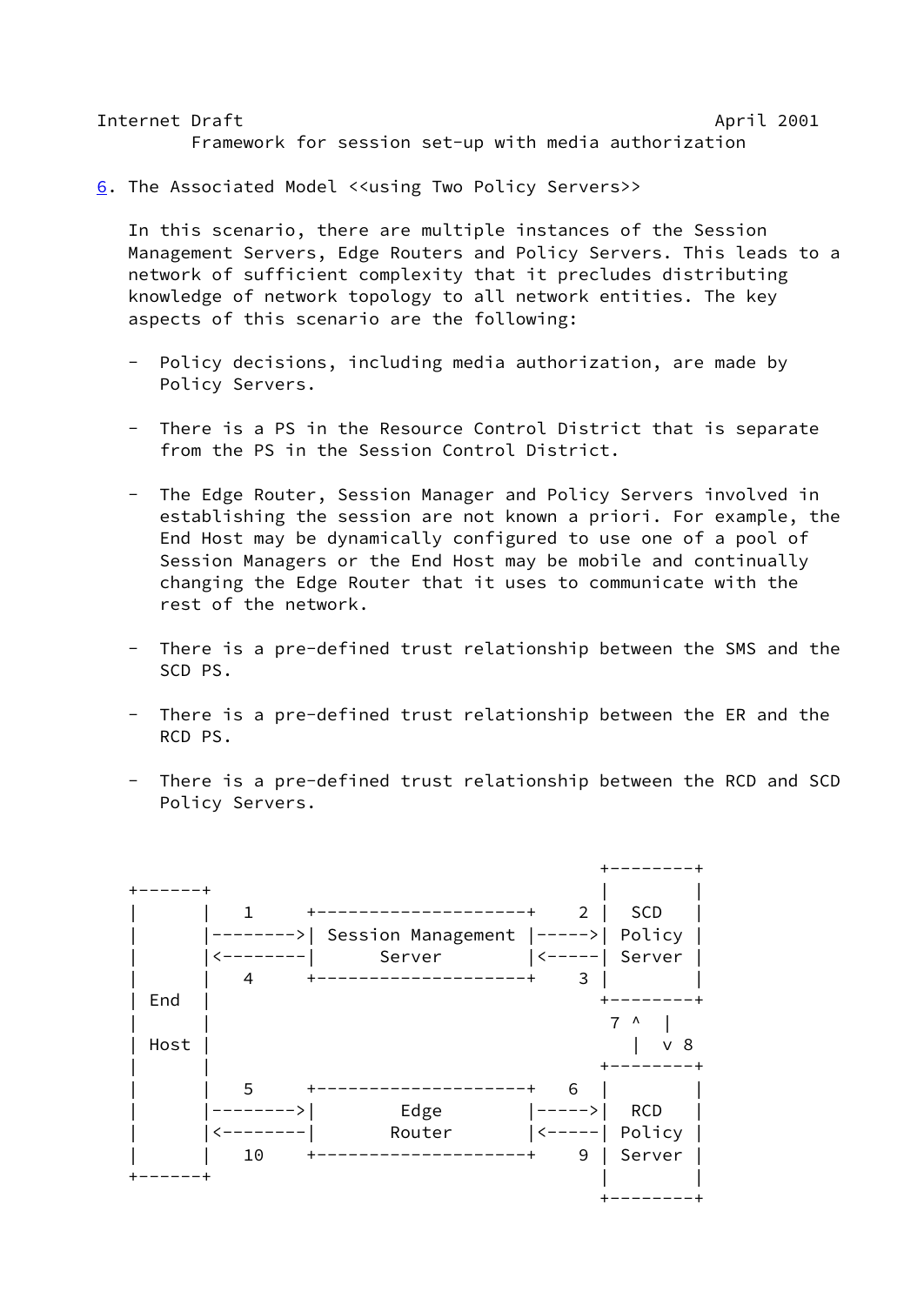Figure 4: The Associated Model using Two Policy Servers

Hamer, Gage **Expires September 2001** [Page 14]

<span id="page-16-1"></span>Internet Draft April 2001 Framework for session set-up with media authorization

<span id="page-16-0"></span>[6.1](#page-16-0) Associated Model Message Flows <<using Two Policy Servers>>

 In this model, it is assumed that there is one Policy Server for the Service Control District and a different Policy Server for the Resource Control District. There are pre-defined trust relationships between the SCD PS and SMS, between the RCD PS and ER and between the RCD and SCD Policy Servers. Communications between these entities are then possible as described below:

- 1. The End Host issues a session set-up request (e.g. SIP INVITE) to the Session Manager indicating, among other things, the media streams to be used in the session. As part of this step, the End Host may authenticate itself to the Session Manager.
- 2. The Session Manager, possibly after waiting for negotiation of the media streams to be completed, sends a policy decision request (e.g. COPS-SIP REQ) to the SCD Policy Server in order to determine if the session set-up request should be allowed to proceed.
- 3. The SCD Policy Server sends a decision (e.g. COPS-SIP DEC) to the Session Manager, possibly after modifying the parameters of the media to be used. Included in this response is a "token" that can subsequently be used by the SCD Policy Server to identify the session and the media it has authorized.
- 4. The Session Manager sends a response to the End Host (e.g. SIP 200 or 183) indicating that session set-up is complete or is progressing. Included in this response is a description of the negotiated media along with the token from the SCD Policy Server.
- 5. The End Host issues a request (e.g. RSVP PATH) to reserve the resources necessary to provide the required QoS for the media stream. Included in this request is the token from the SCD Policy Server provided via the Session Manager.
- 6. The Edge Router intercepts the reservation request and sends a policy decision request (e.g. COPS-RSVP REQ) to the RCD Policy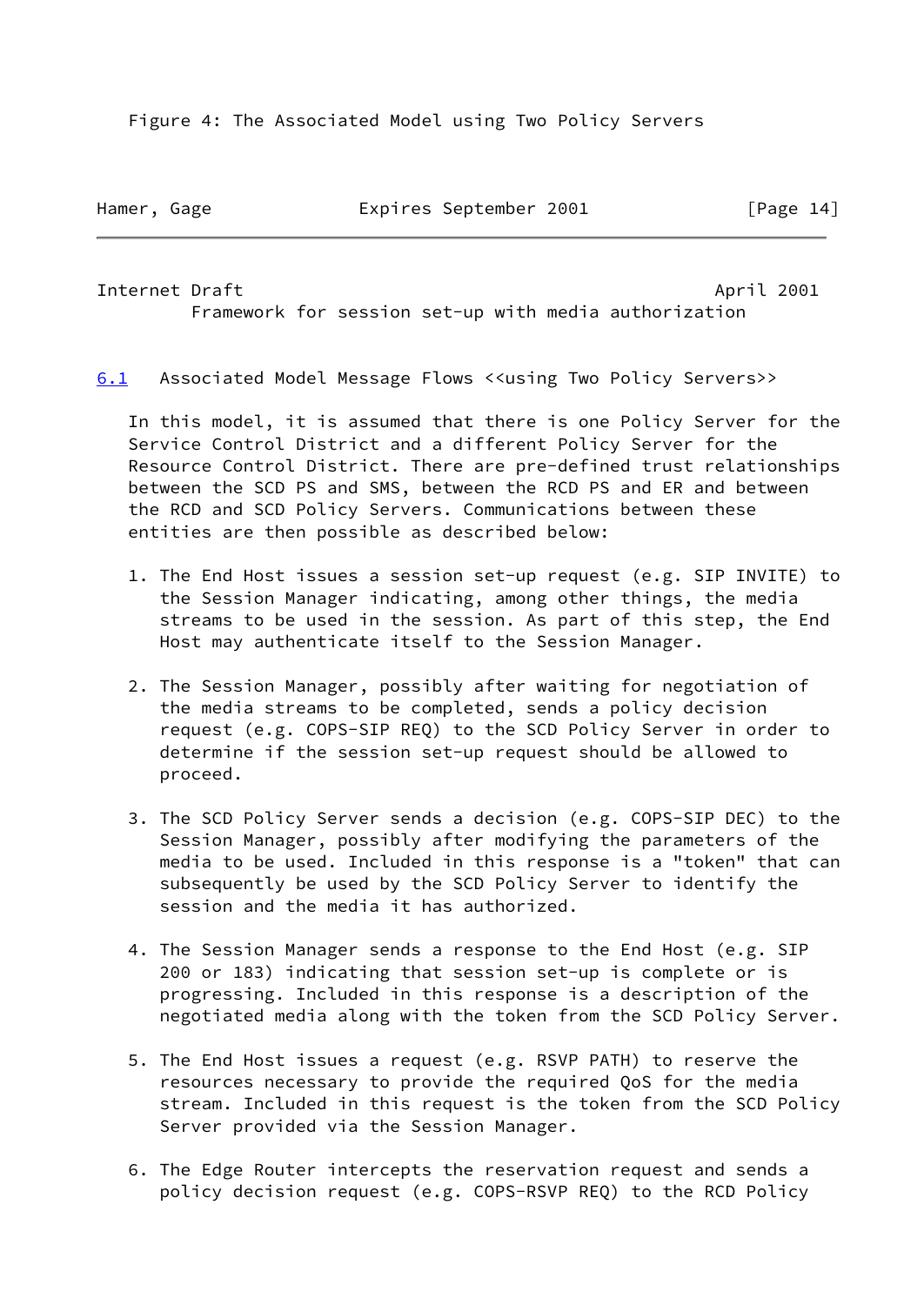Server in order to determine if the resource reservation request should be allowed to proceed. Included in this request is the token from the SCD Policy Server provided by the End Host.

 7. The RCD Policy Server uses this token to learn which SCD Policy Server authorized the media. It then sends an authorization request (e.g. DIAMETER AA-Request) to that SCD Policy Server in order to determine if the resource reservation request should be allowed to proceed. Included in this request is the token from the SCD Policy Server provided by the End Host.

Hamer, Gage **Expires September 2001** [Page 15]

<span id="page-17-1"></span>Internet Draft April 2001 Framework for session set-up with media authorization

- 8. The SCD Policy Server uses this token to correlate the request for resources with the media authorization previously provided to the Session Manager. The SCD Policy Server sends a decision (e.g. DIAMETER AA-Answer) to the RCD Policy Server on whether the requested resources are within the bounds authorized by the SCD Policy Server.
- 9. The RCD Policy Server sends a decision (e.g. COPS-RSVP DEC) to the Edge Router, possibly after modifying the parameters of the resources to be reserved.
- 10. The Edge Router, possibly after waiting for end-to-end negotiation for resources to be completed, sends a response to the End Host (e.g. RSVP RESV) indicating that resource reservation is complete or is progressing
- <span id="page-17-0"></span>[6.2](#page-17-0) Associated Model Authorization Token <<using Two Policy Servers>>

 Since the RCD Policy Server does not know which SMS and SCD PS are involved in session establishment, the token must include:

 - A correlation identifier. This is information that the SCD Policy Server can use to correlate the resource reservation request with the media authorized during session set up. The SCD Policy Server is the only network entity that needs to interpret the contents of the correlation identifier therefore, in this model, the contents of the correlation identifier are implementation dependent. Since the End Host is assumed to be untrusted, the SCD Policy Server should take measures to ensure that the integrity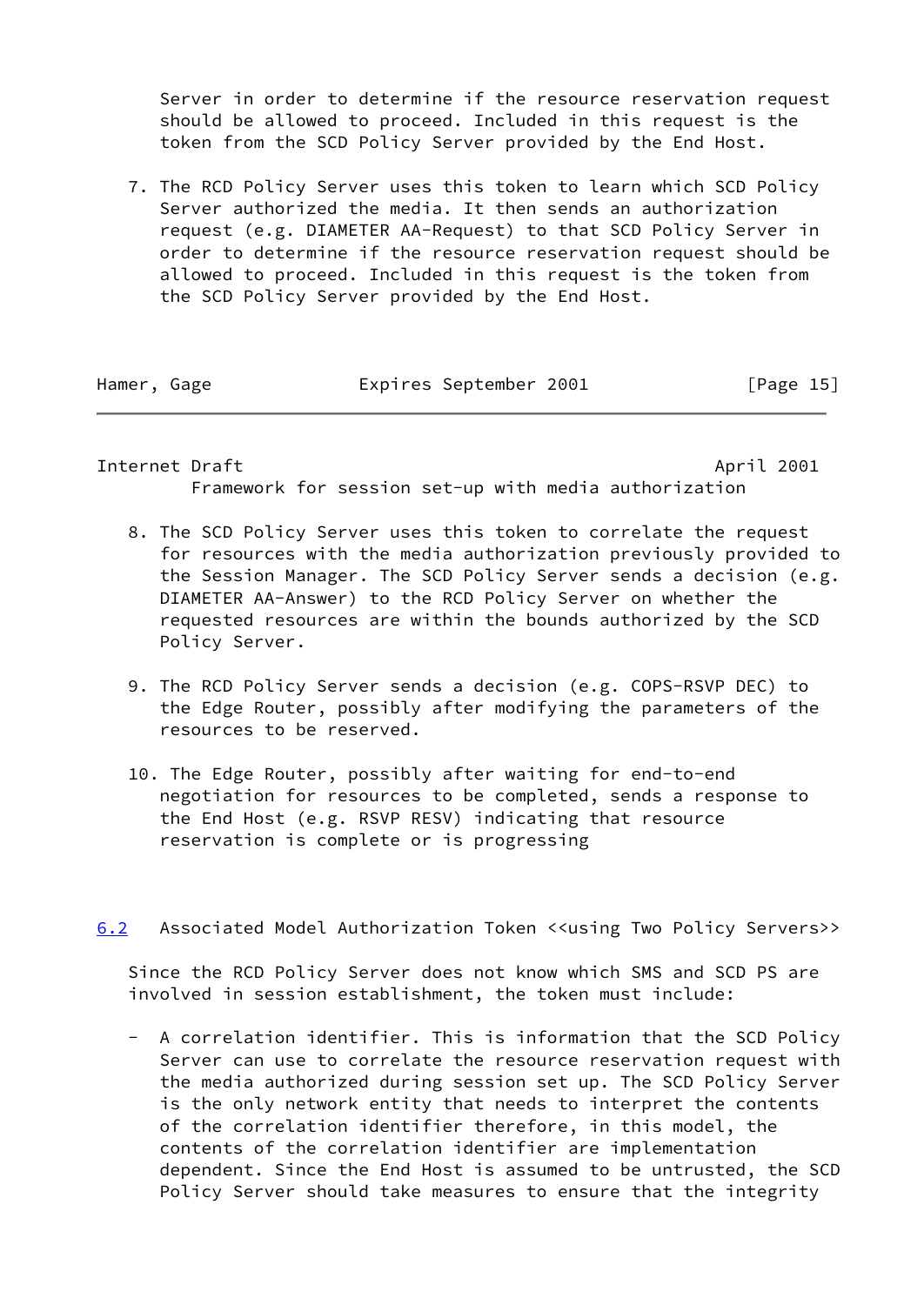of the correlation identifier is preserved in transit; the exact mechanisms to be used are also implementation dependent.

The identity of the authorizing entity. This information is used by the RCD Policy Server to determine which SCD Policy Server should be used to verify the contents of the resource reservation request.

 In some environments, an RCD Policy Server may have no means for determining if the identity refers to a legitimate SCD Policy Server. In order to protect against redirection of authorization requests to a bogus authorizing entity, the token should include:

An authentication signature. This signature is calculated over all other fields of the token using an agreed mechanism. The RCD Policy Server must be able to verify the signature using credentials of the signer to confirm a trust relationship. The mechanism used by the RCD Policy Server is beyond the scope of this document.

| Hamer, Gage | Expires September 2001 | [Page 16] |
|-------------|------------------------|-----------|
|             |                        |           |

<span id="page-18-1"></span>Internet Draft **April 2001** Framework for session set-up with media authorization

 Note that the information in this token is the same as that in [Section 5.2](#page-12-0) for the "One Policy Server" scenario.

<span id="page-18-0"></span>[6.3](#page-18-0) Associated Model Protocol Impacts <<using Two Policy Servers>>

 The use of a media authorization token in this version of the Associated Model requires the addition of new fields to several protocols:

- Resource reservation protocol. A new protocol field or object must be added to the resource reservation protocol to transparently transport the token from the End Host to the Edge Router. The content and internal structure of this object should be opaque to the resource reservation protocol.
- Policy management protocol. A new protocol field or object must be added to the policy management protocol to transport the token from the SCD Policy Server to the Session Management Server and from the Edge Router to the RCD Policy Server. The content and internal structure of this object must be specified so that the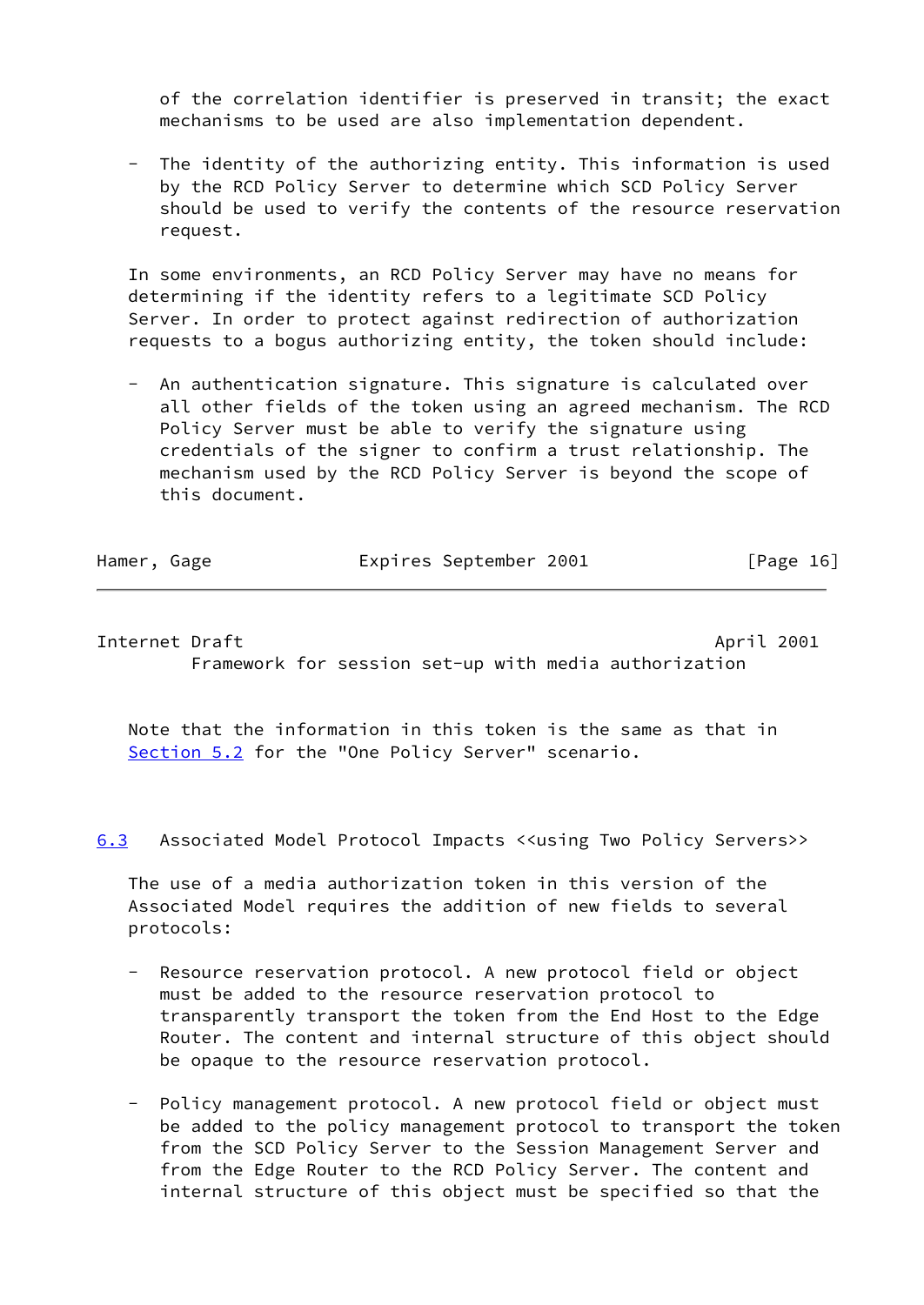Policy Servers can distinguish between the elements of the token described in [Section 6.2](#page-17-0).

 - Session management protocol. A new protocol field or object must be added to the session management protocol to transparently transport the media authorization token from the Session Management Server to the End Host. The content and internal structure of this object should be opaque to the session management protocol.

Note that these impacts are the same as those discussed in [Section](#page-13-0) [5.3](#page-13-0) for the "One Policy Server" scenario. However the use of two Policy Servers has one additional impact:

Authorization protocol. A new protocol field or object must be added to the authorization protocol to transport the token from the RCD Policy Server to the SCD Policy Server. The content and internal structure of this object must be specified so that the Policy Servers can distinguish between the elements of the token described in [Section 6.2](#page-17-0).

Hamer, Gage **Expires September 2001** [Page 17]

<span id="page-19-1"></span>Internet Draft April 2001 Framework for session set-up with media authorization

<span id="page-19-0"></span>[7](#page-19-0). The Non-Associated Model

 In this scenario, the Session Management Servers and Edge Routers are associated with different Policy Servers, the network entities do not have a priori knowledge of the topology of the network and there are no pre-established trust relationships between entities in the Resource Control District and entities in the Service Control District. The keys aspects of this scenario are the following:

- Policy decisions, including media authorization, are made by Policy Servers.
- The PS in the Resource Control District is separate from the PS in the Session Control District.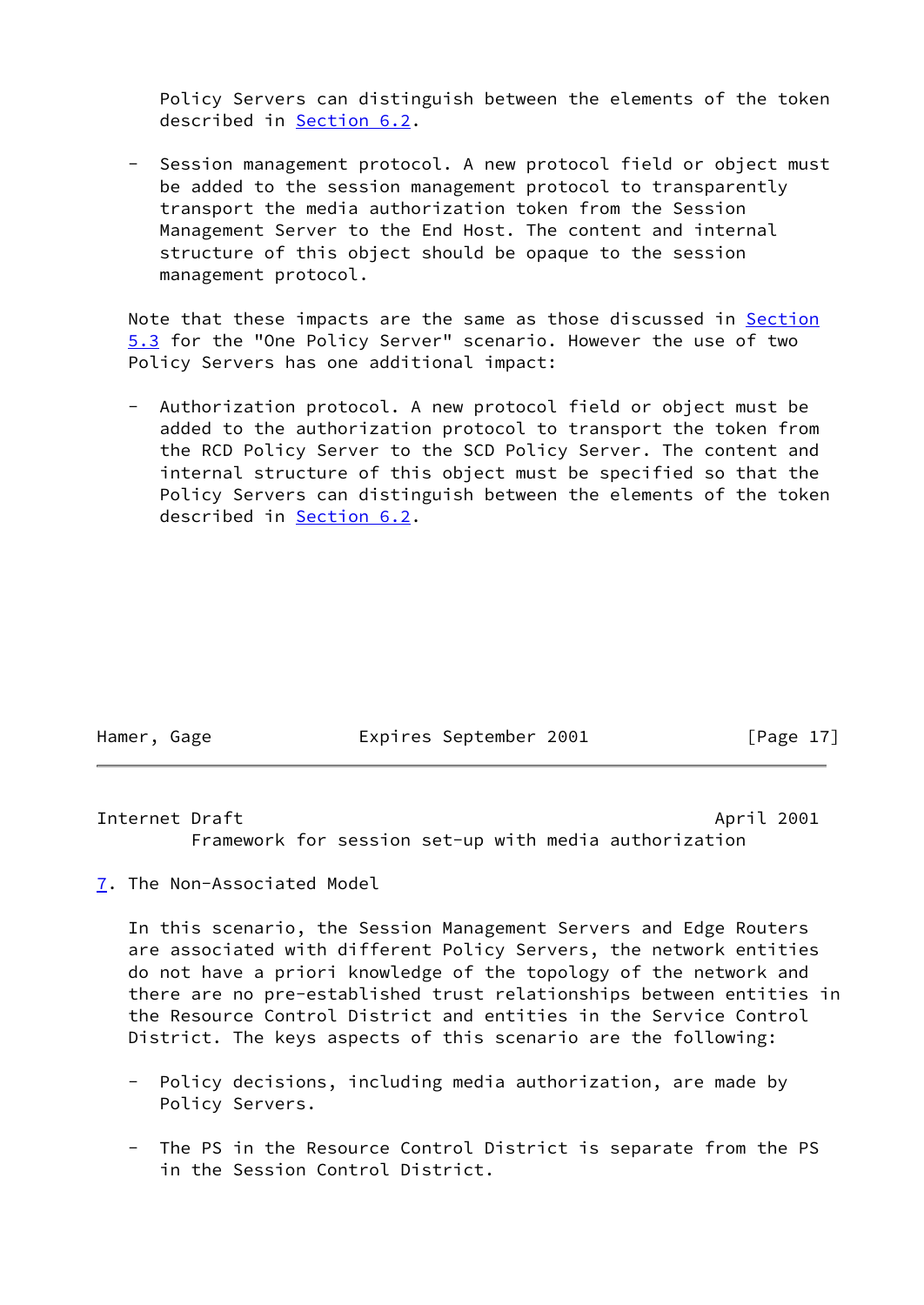- There is a pre-defined trust relationship between the SMS and the SCD PS.
- There is a pre-defined trust relationship between the ER and the RCD PS.
- There are no pre-defined trust relationships between the ER and SMS or between the RCD and SCD Policy Servers.



Figure 5: The Non-Associated Model

## <span id="page-20-0"></span>[7.1](#page-20-0) Non-Associated Model Call Flow

 In this model it is assumed that the policy servers make independent decisions for their respective districts, obviating the need for

| Hamer, Gage |  |  | Expires September 2001 |  | [Page 18] |  |
|-------------|--|--|------------------------|--|-----------|--|
|-------------|--|--|------------------------|--|-----------|--|

### Internet Draft **April 2001**

Framework for session set-up with media authorization

 information exchange between policy servers. Communications between network entities in this model is described below:

 1. The End Host issues a session set-up request (e.g. SIP INVITE) to the Session Manager indicating, among other things, the media streams to be used in the session. As part of this step, the End Host may authenticate itself to the Session Manager.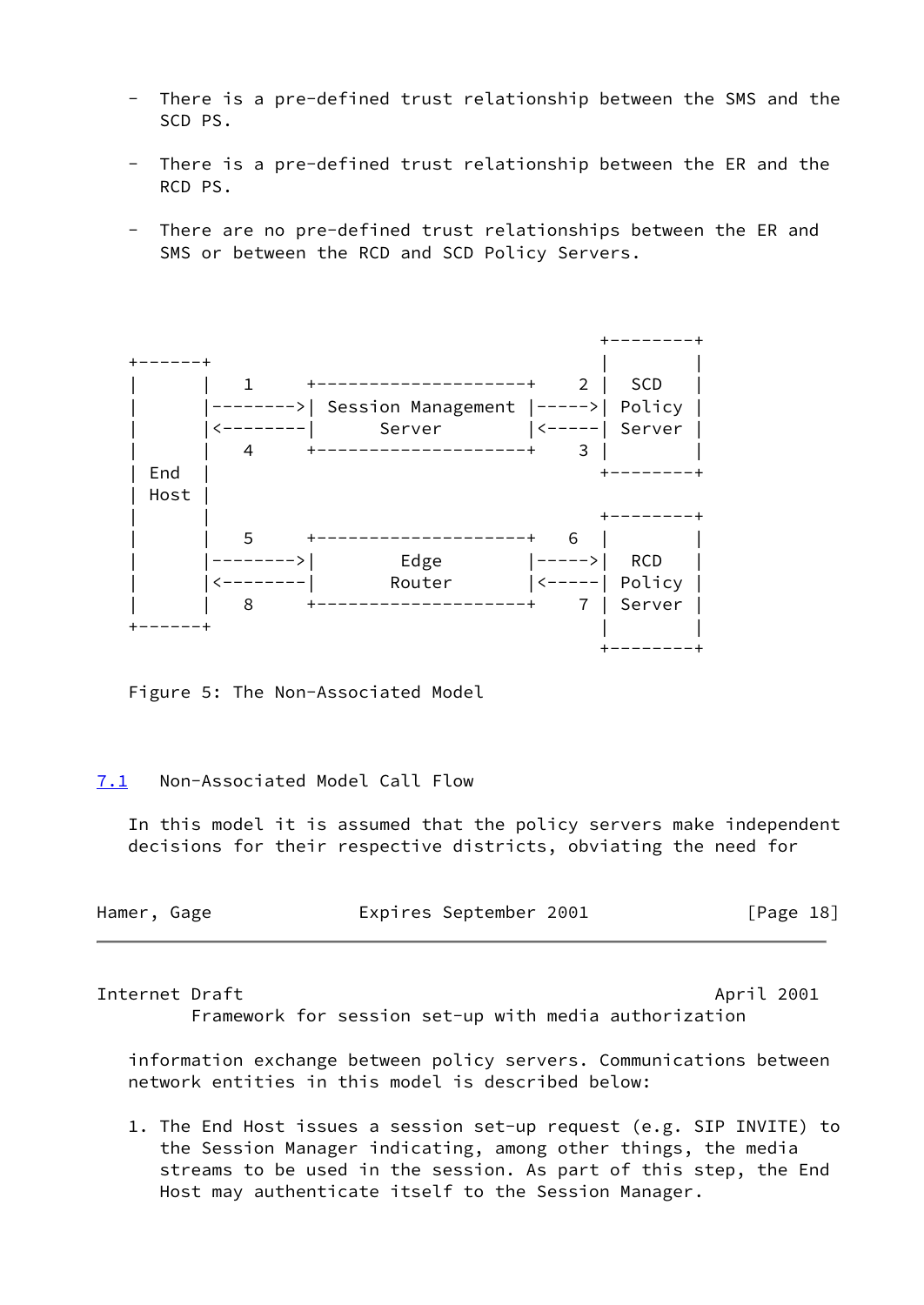- 2. The Session Manager, possibly after waiting for negotiation of the media streams to be completed, sends a policy decision request (e.g. COPS-SIP REQ) to the SCD Policy Server in order to determine if the session set-up request should be allowed to proceed.
- 3. The SCD Policy Server sends a decision (e.g. COPS-SIP DEC) to the Session Manager, possibly after modifying the parameters of the media to be used. Included in this response is a "token" that can subsequently be used by the RCD Policy Server to determine what media has been authorized.
- 4. The Session Manager sends a response to the End Host (e.g. SIP 200 or 183) indicating that session set-up is complete or is progressing. Included in this response is a description of the negotiated media along with the token from the SCD Policy Server.
- 5. The End Host issues a request (e.g. RSVP PATH) to reserve the resources necessary to provide the required QoS for the media stream. Included in this request is the token from the SCD Policy Server provided via the Session Manager.
- 6. The Edge Router intercepts the reservation request and sends a policy decision request (e.g. COPS-RSVP REQ) to the RCD Policy Server in order to determine if the resource reservation request should be allowed to proceed. Included in this request is the token from the SCD Policy Server provided by the End Host.
- 7. The RCD Policy Server uses this token to extract information about the media that was authorized by the SCD Policy Server. The RCD Policy Server uses this information in making its decision on whether the resource reservation should be allowed to proceed.

 The Policy Server sends a decision (e.g. COPS-RSVP DEC) to the Edge Router, possibly after modifying the parameters of the resources to be reserved.

 8. The Edge Router, possibly after waiting for end-to-end negotiation for resources to be completed, sends a response to the End Host (e.g. RSVP RESV) indicating that resource reservation is complete or is progressing

Hamer, Gage **Expires September 2001** [Page 19]

<span id="page-21-0"></span>Internet Draft April 2001

Framework for session set-up with media authorization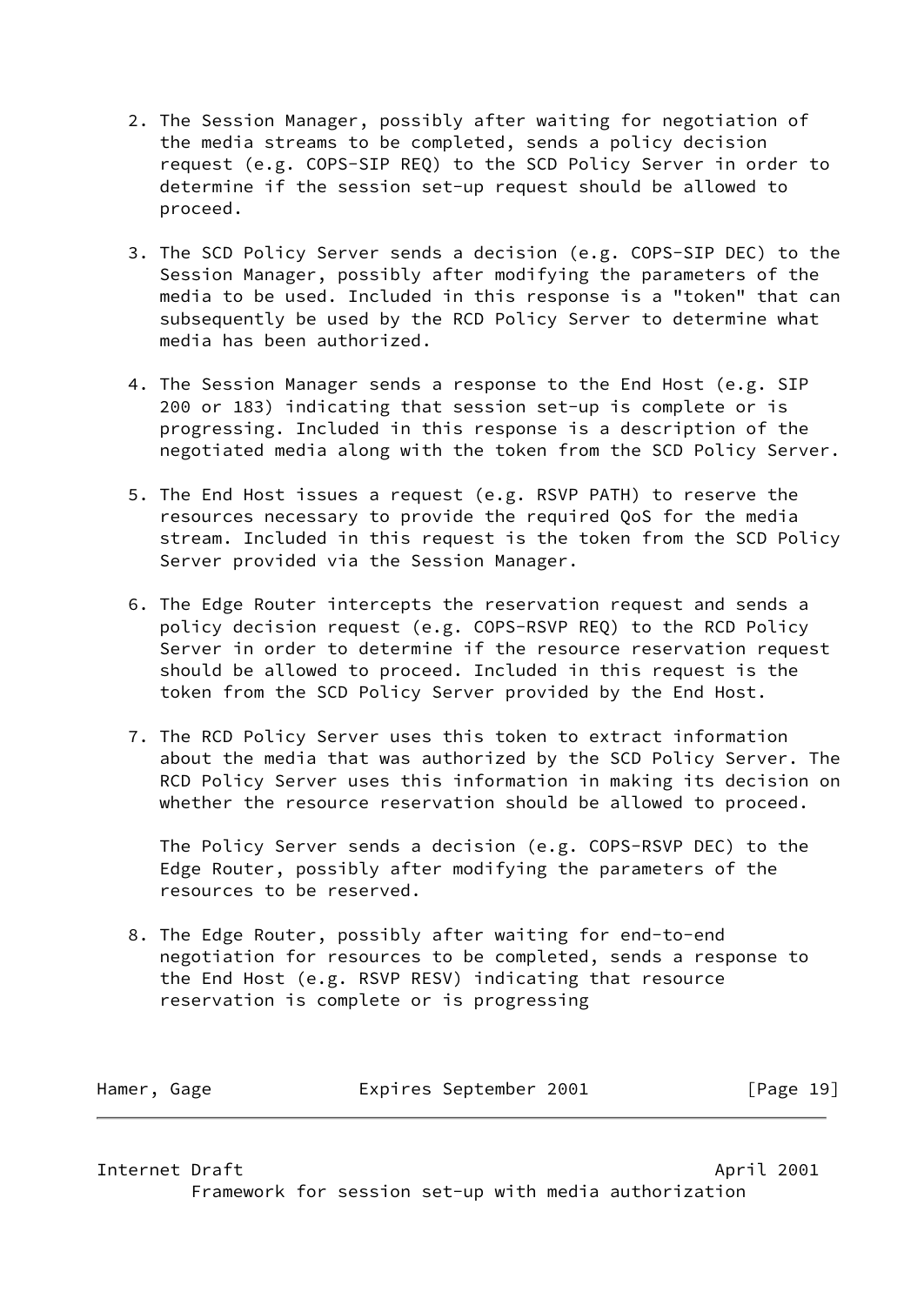### <span id="page-22-0"></span>[7.2](#page-22-0) Non-Associated Model Authorization Token

 In this model, the token must contain sufficient information to allow the RCD Policy Server to make resource policy decisions autonomously from the SCD Policy Server. The token is created using information about the session received by the SMS. The information in the token must include:

- Calling party IP address and port number (e.g. from SDP "c=" parameter).
- Called party IP address and port number (e.g. from SDP "c=" parameter).
- The characteristics of (each of) the media stream(s) authorized for this session (e.g. codecs, maximum bandwidth from SDP "m=" and/or "b=" parameters).
- The lifetime of (each of) the media stream(s) (e.g. from SDP "t=" parameter).
- The authorization lifetime (e.g. the token should be valid for only a few seconds after the start time of the session).
- The identity of the authorizing entity to allow for validation of the token.
- An authentication signature used to prevent tampering with the token and to provide the credentials of the authorizing entity. This signature is calculated over all other fields of the token using an agreed mechanism. The RCD Policy Server must be able to verify the signature using credentials of the signer to confirm a trust relationship. The mechanism used by the RCD Policy Server is beyond the scope of this document.

### <span id="page-22-1"></span>[7.3](#page-22-1) Non-Associated Model Protocol Impacts

 The use of a media authorization token in the Non-Associated Model requires the addition of new fields to several protocols:

- Resource reservation protocol. A new protocol field or object must be added to the resource reservation protocol to transparently transport the token from the End Host to the Edge Router. The content and internal structure of this object should be opaque to the resource reservation protocol.
- Policy management protocol. A new protocol field or object must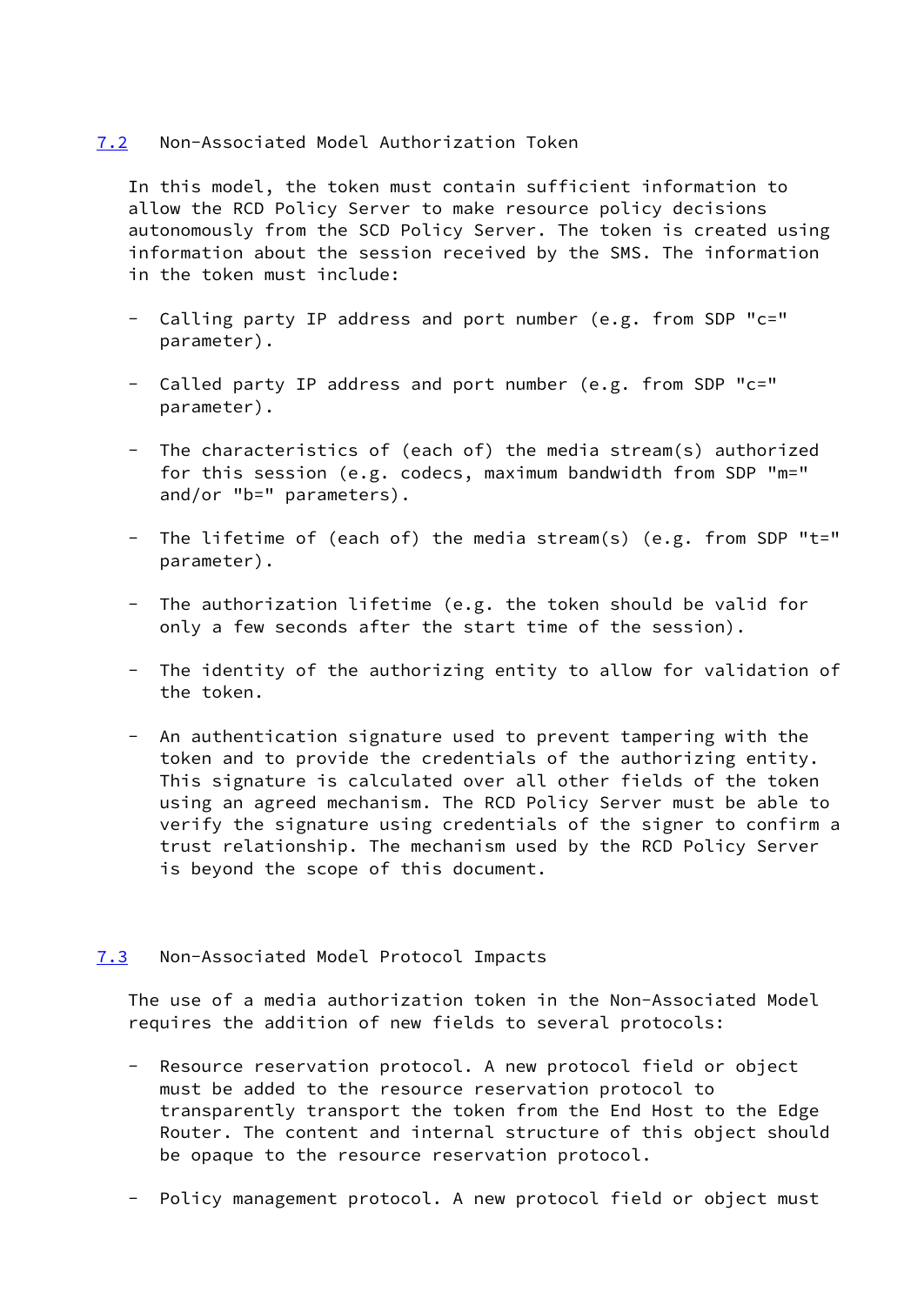be added to the policy management protocol to transport the token

Hamer, Gage **Expires September 2001** [Page 20]

<span id="page-23-1"></span>Internet Draft April 2001

Framework for session set-up with media authorization

 from the SCD Policy Server to the Session Management Server and from the Edge Router to the RCD Policy Server. The content and internal structure of this object must be specified so that the Policy Servers can distinguish between the elements of the token described in [Section 7.2](#page-22-0).

- Session management protocol. A new protocol field or object must be added to the session management protocol to transparently transport the media authorization token from the Session Management Server to the End Host. The content and internal structure of this object should be opaque to the session management protocol.
- <span id="page-23-0"></span>[8](#page-23-0). Conclusions

 In this document we have defined three models for authorizing media during session establishment:

- The Coupled Model which assumes a priori knowledge of network topology and where pre-established trust relationships exist between network entities.
- The Associated Model where there are common or trusted policy servers but knowledge of the network topology is not known a priori.
- The Non-Associated Model where knowledge of the network topology is not known a priori, where there are different policy servers involved and where a trust relationship does not exist between the policy servers.

 The Associated Model is applicable to environments where the network elements involved in establishing a session have a pre-determined trust relationship but where their identities must be determined dynamically during session set up. The Non-Associated Model is applicable to environments where there is a complex network topology and/or where trust relationships between domains do not exist.

 In any given network, one or more of these models may be applicable. Indeed, the model to be used may be chosen dynamically during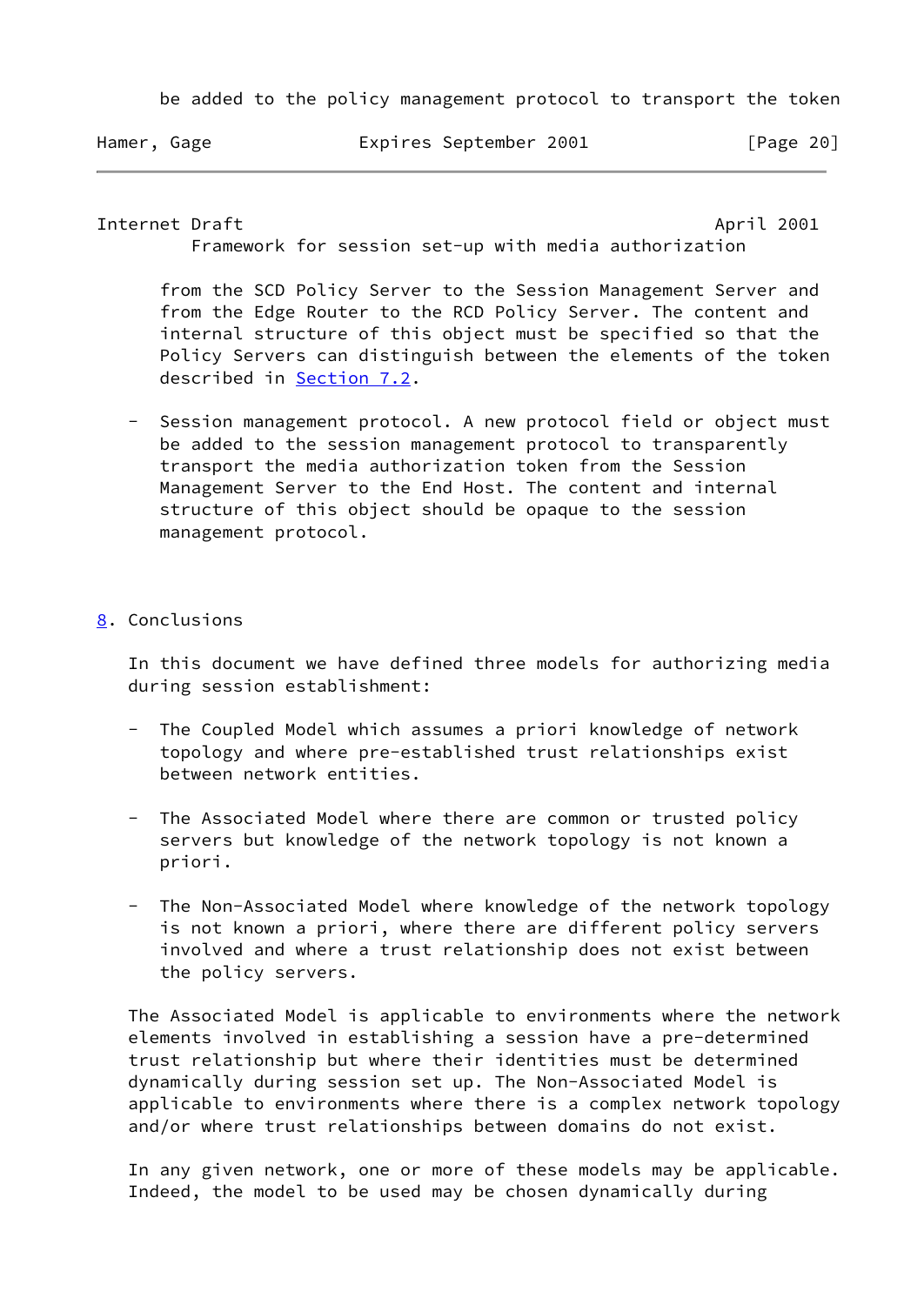session establishment based on knowledge of the end points involved in the call. In all cases, however, there is no need for the End Host, the Edge Router or the Session Management Server to understand or interpret the authorization token - to them it is an opaque protocol element that is simply copied from one container protocol to another.

Hamer, Gage **Expires September 2001** [Page 21]

<span id="page-24-2"></span>Internet Draft April 2001

Framework for session set-up with media authorization

 Finally, the framework defined in this document is extensible to any kind of session management protocol coupled to any one of a number of resource reservation and/or policy management protocols.

<span id="page-24-1"></span>[9](#page-24-1). Security Considerations

 The purpose of this draft is to describe a mechanism for media authorization to prevent theft of service. It does not cover other possible security breaches such as IP spoofing.

 This draft assumes that trust relationships exist between various network entities, as described in each of the models. The means for establishing these relationships are beyond the scope of this document.

 For the authorization token to be effective, its integrity must be guaranteed as it passes through untrusted network entities such as the End Host. This can be achieved by using digital signatures.

## References

- <span id="page-24-0"></span> [1] Bradner, S., "The Internet Standards Process -- Revision 3", [BCP 9](https://datatracker.ietf.org/doc/pdf/bcp9), [RFC 2026,](https://datatracker.ietf.org/doc/pdf/rfc2026) October 1996.
- <span id="page-24-3"></span>[2] J. Vollbrecht et al., "AAA Authorization Framework", [RFC 2904](https://datatracker.ietf.org/doc/pdf/rfc2904), August 2000
- [3] P. Calhoun et al., "DIAMETER Base Protocol", Internet Draft [draft-calhoun-diameter-17.txt](https://datatracker.ietf.org/doc/pdf/draft-calhoun-diameter-17.txt), September 2000.
- <span id="page-24-4"></span>[4] S. Herzog et al., "COPS usage for RSVP", [RFC 2749](https://datatracker.ietf.org/doc/pdf/rfc2749), January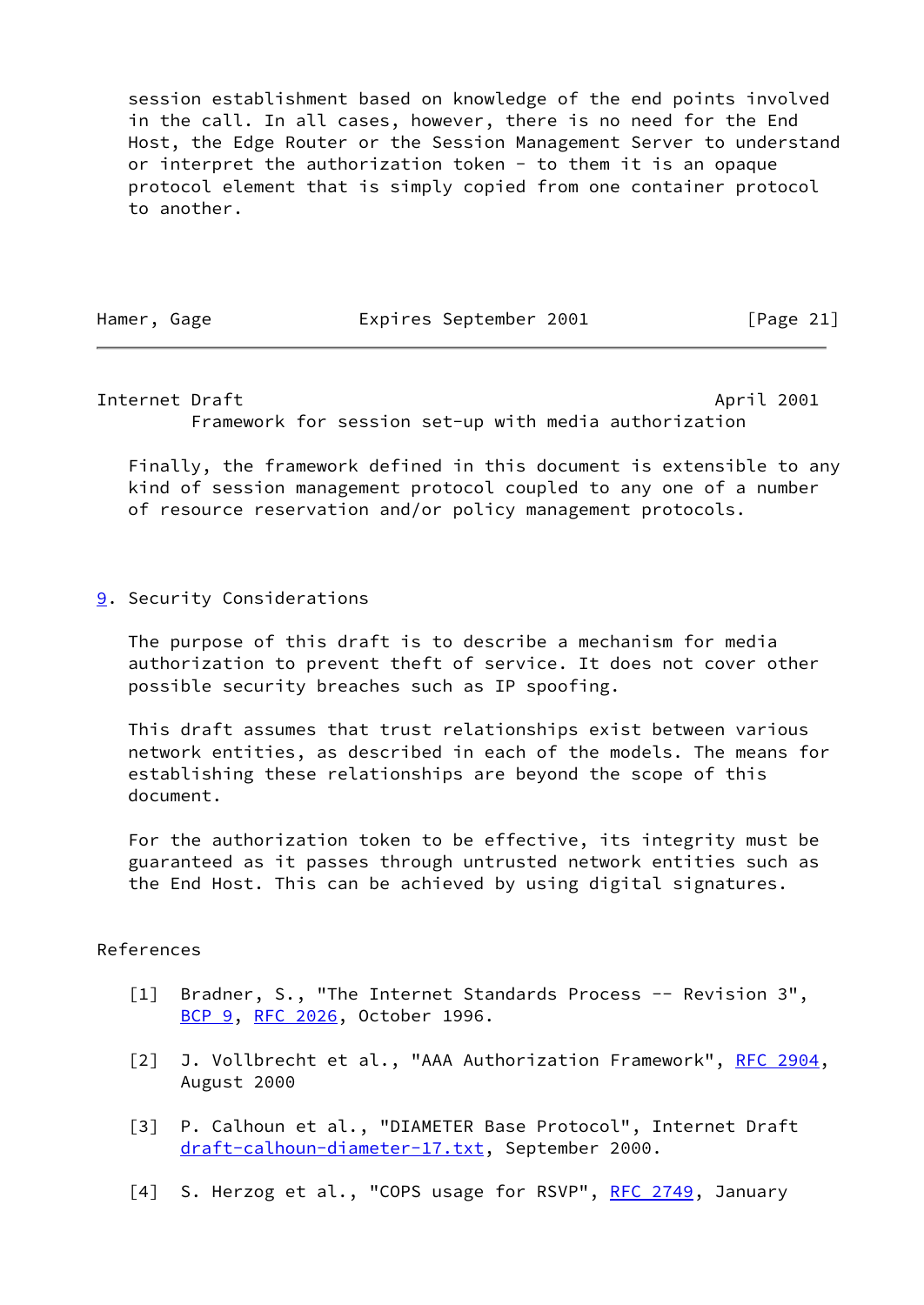2000.

- <span id="page-25-1"></span> [5] W.Marshall et al. "Integration of Resource Management and SIP", Internet-Draft, [draft-ietf-sip-manyfolks-resource-00](https://datatracker.ietf.org/doc/pdf/draft-ietf-sip-manyfolks-resource-00), November 2000.
- <span id="page-25-3"></span> [6] W. Marshall et al., "SIP Extensions for Media Authorization", Internet-Draft, [draft-ietf-sip-call-auth-01.txt](https://datatracker.ietf.org/doc/pdf/draft-ietf-sip-call-auth-01.txt), February 2001.
- <span id="page-25-4"></span> [7] L. Hamer et al. "Session Authorization for RSVP", Internet Draft, [draft-hkg-rap-rsvp-authsession-00.txt,](https://datatracker.ietf.org/doc/pdf/draft-hkg-rap-rsvp-authsession-00.txt) February 2001.
- <span id="page-25-2"></span> [8] "PacketCable Dynamic Quality of Service Specification", CableLabs, December 1999. <http://www.packetcable.com/specs/pkt-sp-dqos-I01-991201.pdf>

| Hamer, Gage | Expires September 2001 | [Page 22] |  |
|-------------|------------------------|-----------|--|
|             |                        |           |  |

<span id="page-25-0"></span>Internet Draft April 2001 Framework for session set-up with media authorization

### Acknowledgments

 The authors would like to thank to following people for their useful comments and suggestions related to this draft: Doug Reeves, Sam Christie, Matt Broda, Yajun Liu, Brett Kosinski, Francois Audet, Jerry Chow, Joe Mierwa, Bill Marshall and many others.

Authors' Addresses

 Louis-Nicolas Hamer Nortel Networks Ottawa, ON CANADA Email: nhamer@nortelnetworks.com

 Bill Gage Nortel Networks Ottawa, ON CANADA Email: gageb@nortelnetworks.com

Full Copyright Statement